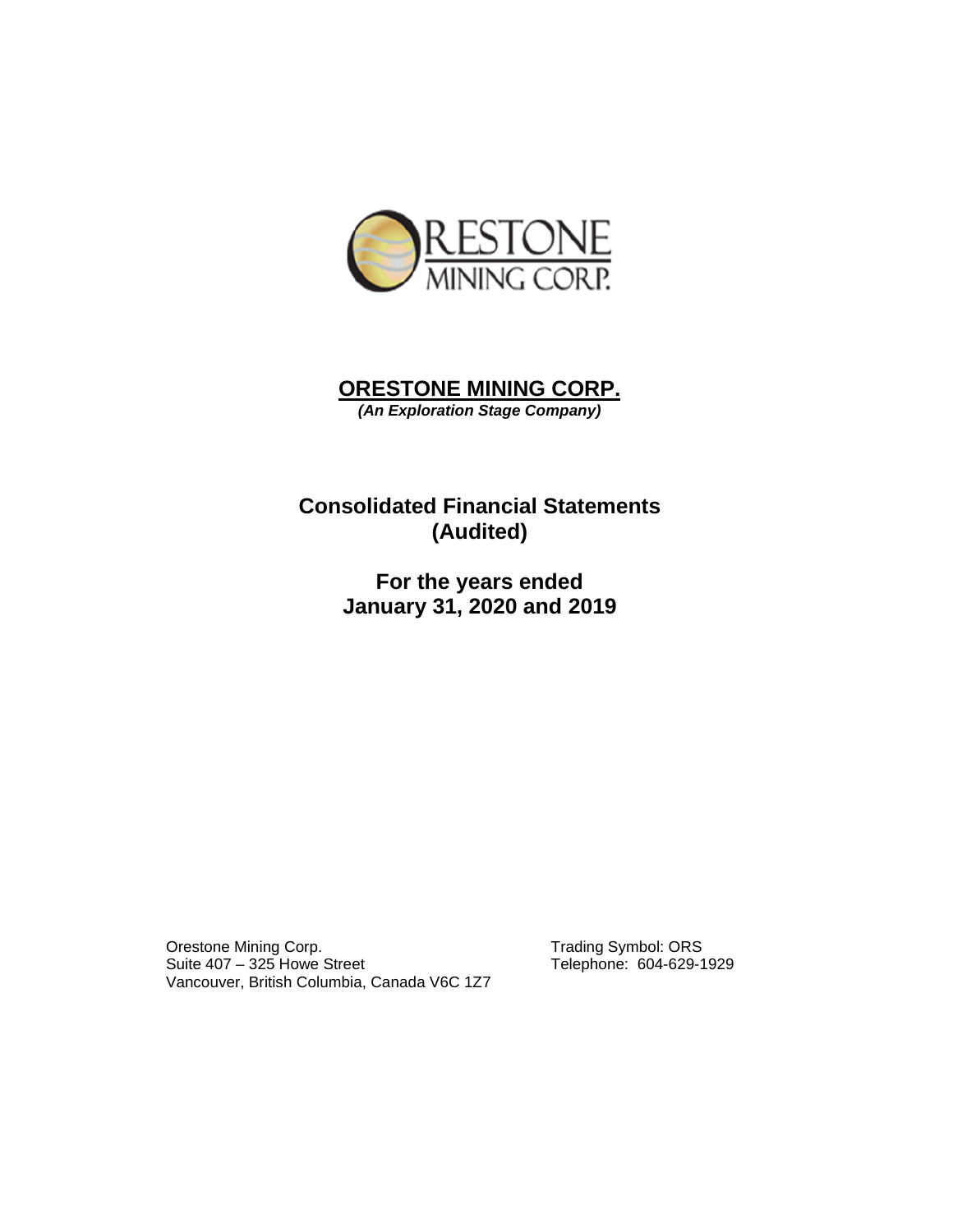

# **Contents**

|                                                            | Page     |
|------------------------------------------------------------|----------|
| Auditor's Report                                           | $3 - 4$  |
| <b>Consolidated Statements of Financial Position</b>       | 5        |
| <b>Consolidated Statements of Comprehensive Loss</b>       | 6        |
| Consolidated Statements of Changes in Shareholders' Equity | 7        |
| <b>Consolidated Statements of Cash Flows</b>               | 8        |
| Notes To Consolidated Financial Statements                 | $9 - 27$ |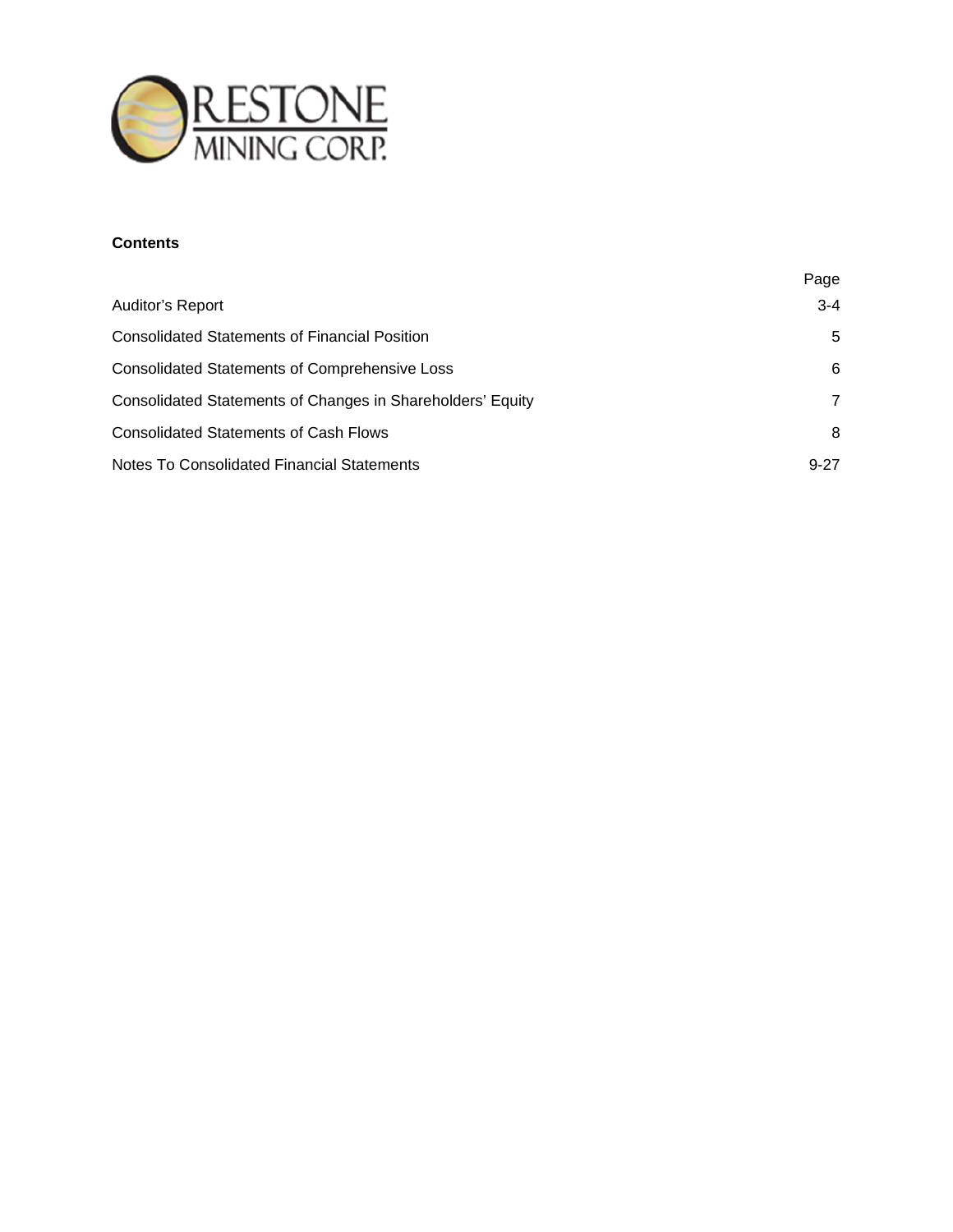# **INDEPENDENT AUDITOR'S REPORT**

### **To the Shareholders of Orestone Mining Corp.**

### **Report on the Audit of the Consolidated Financial Statements**

### **Opinion**

We have audited the consolidated financial statements of Orestone Mining Corp., which comprise the consolidated statements of financial position as at January 31, 2020 and 2019 and the consolidated statements of comprehensive loss, changes in shareholders' equity and cash flows for the years then ended, and notes to the consolidated financial statements, including a summary of significant accounting policies.

In our opinion, the accompanying consolidated financial statements present fairly, in all material respects, the financial position of Orestone Mining Corp. as at January 31, 2020 and 2019 and its financial performance and its cash flows for the years then ended in accordance with International Financial Reporting Standards ("IFRS").

### **Basis for Opinion**

We conducted our audit in accordance with Canadian generally accepted auditing standards. Our responsibilities under those standards are further described in the Auditor's Responsibilities for the Audit of the Consolidated Financial Statements section of our report. We are independent of Orestone Mining Corp. in accordance with the ethical requirements that are relevant to our audit of the consolidated financial statements in Canada, and we have fulfilled our ethical responsibilities in accordance with these requirements. We believe that the audit evidence we have obtained is sufficient and appropriate to provide a basis for our opinion.

#### **Material Uncertainty Related to Going Concern**

We draw attention to Note 1 in the consolidated financial statements, which indicates that Company has not generated any significant revenues, and the continuing operations of the Company are dependent upon its ability to raise adequate financing to commence profitable operations in the future. These conditions indicate that a material uncertainty exists that may cast significant doubt on the Company's ability to continue as a going concern. Our opinion is not modified in respect of this matter.

#### **Other Information**

Management is responsible for the other information. The other information comprises the information included in "Management's Discussion and Analysis", but does not include the consolidated financial statements and our auditor's report thereon.

Our opinion on the consolidated financial statements does not cover the other information and we do not express any form of assurance conclusion thereon.

In connection with our audit of the consolidated financial statements, our responsibility is to read the other information and, in doing so, consider whether the other information is materially inconsistent with the consolidated financial statements or our knowledge obtained in the audit or otherwise appears to be materially misstated. If, based on the work we have performed, we conclude that there is a material misstatement of this other information, we are required to report that fact. We have nothing to report in this regard.

#### **Responsibilities of Management and Those Charged with Governance for the Consolidated Financial Statements**

Management is responsible for the preparation and fair presentation of the consolidated financial statements in accordance with IFRS, and for such internal control as management determines is necessary to enable the preparation of consolidated financial statements that are free from material misstatement, whether due to fraud or error.

In preparing the consolidated financial statements, management is responsible for assessing Orestone Mining Corp.'s ability to continue as a going concern, disclosing, as applicable, matters related to going concern and using the going concern basis of accounting unless management either intends to liquidate Orestone Mining Corp. or to cease operations, or has no realistic alternative but to do so.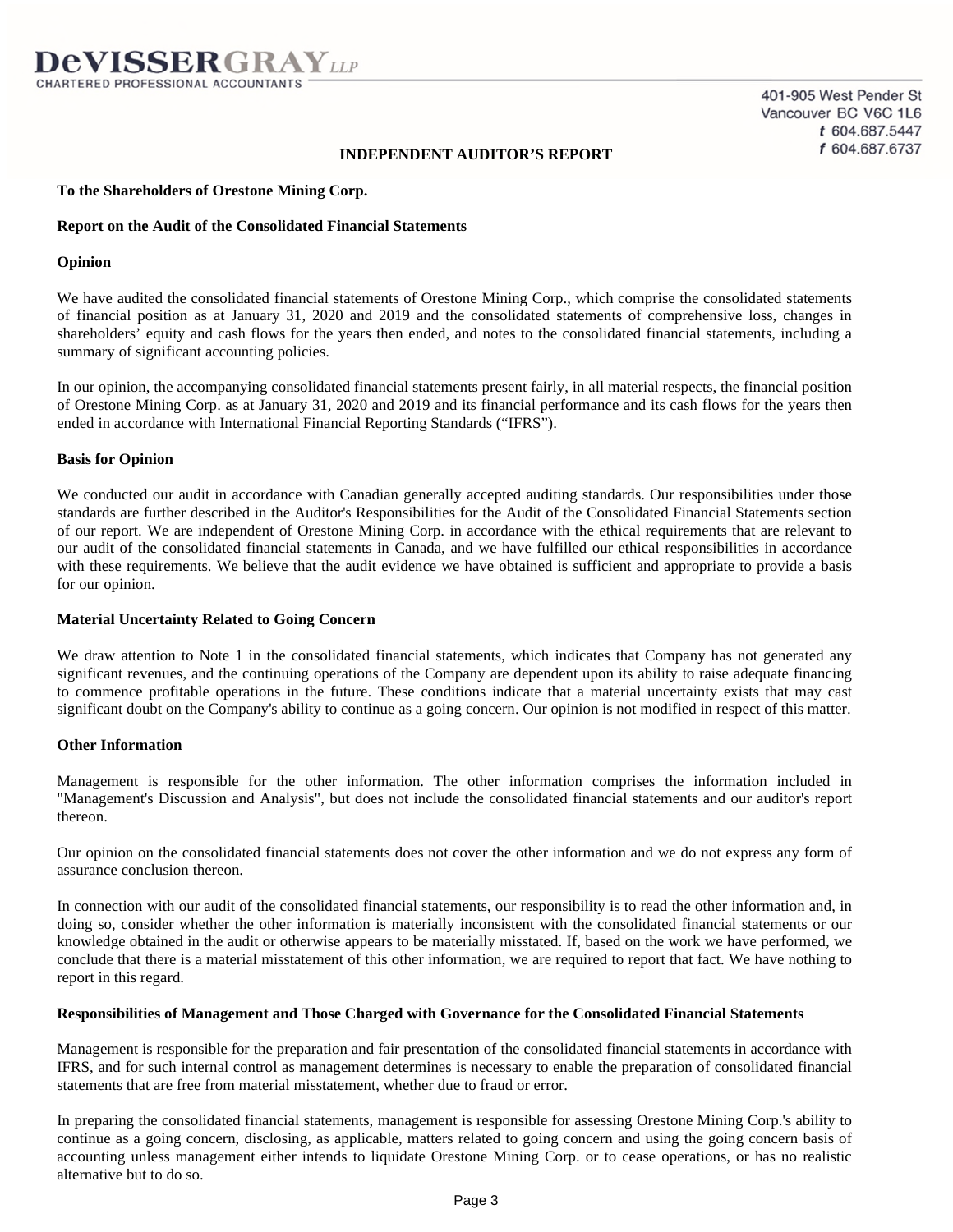Those charged with governance are responsible for overseeing Orestone Mining Corp.'s financial reporting process.

# **Auditor's Responsibilities for the Audit of the Consolidated Financial Statements**

Our objectives are to obtain reasonable assurance about whether the consolidated financial statements as a whole are free from material misstatement, whether due to fraud or error, and to issue an auditor's report that includes our opinion. Reasonable assurance is a high level of assurance, but is not a guarantee that an audit conducted in accordance with Canadian generally accepted auditing standards will always detect a material misstatement when it exists. Misstatements can arise from fraud or error and are considered material if, individually or in the aggregate, they could reasonably be expected to influence the economic decisions of users taken on the basis of these consolidated financial statements.

As part of an audit in accordance with Canadian generally accepted auditing standards, we exercise professional judgment and maintain professional skepticism throughout the audit. We also:

- Identify and assess the risks of material misstatement of the consolidated financial statements, whether due to fraud or error, design and perform audit procedures responsive to those risks, and obtain audit evidence that is sufficient and appropriate to provide a basis for our opinion. The risk of not detecting a material misstatement resulting from fraud is higher than for one resulting from error, as fraud may involve collusion, forgery, intentional omissions, misrepresentations, or the override of internal control.
- Obtain an understanding of internal control relevant to the audit in order to design audit procedures that are appropriate in the circumstances, but not for the purpose of expressing an opinion on the effectiveness of Orestone Mining Corp.'s internal control.
- Evaluate the appropriateness of accounting policies used and the reasonableness of accounting estimates and related disclosures made by management.
- Conclude on the appropriateness of management's use of the going concern basis of accounting and, based on the audit evidence obtained, whether a material uncertainty exists related to events or conditions that may cast significant doubt on Orestone Mining Corp.'s ability to continue as a going concern. If we conclude that a material uncertainty exists, we are required to draw attention in our auditor's report to the related disclosures in the consolidated financial statements or, if such disclosures are inadequate, to modify our opinion. Our conclusions are based on the audit evidence obtained up to the date of our auditor's report. However, future events or conditions may cause Orestone Mining Corp. to cease to continue as a going concern.
- Evaluate the overall presentation, structure, and content of the consolidated financial statements, including the disclosures, and whether the consolidated financial statements represent the underlying transactions and events in a manner that achieves fair presentation.

We communicate with those charged with governance regarding, among other matters, the planned scope and timing of the audit and significant audit findings, including any significant deficiencies in internal control that we identify during our audit.

We also provide those charged with governance with a statement that we have complied with relevant ethical requirements regarding independence, and to communicate with them all relationships and other matters that may reasonably be thought to bear on our independence, and where applicable, related safeguards.

The engagement partner on the audit resulting in this independent auditor's report is Keith Macdonald.

De Visser Gray LLP

**Chartered Professional Accountants** 

Vancouver, BC, Canada May 29, 2020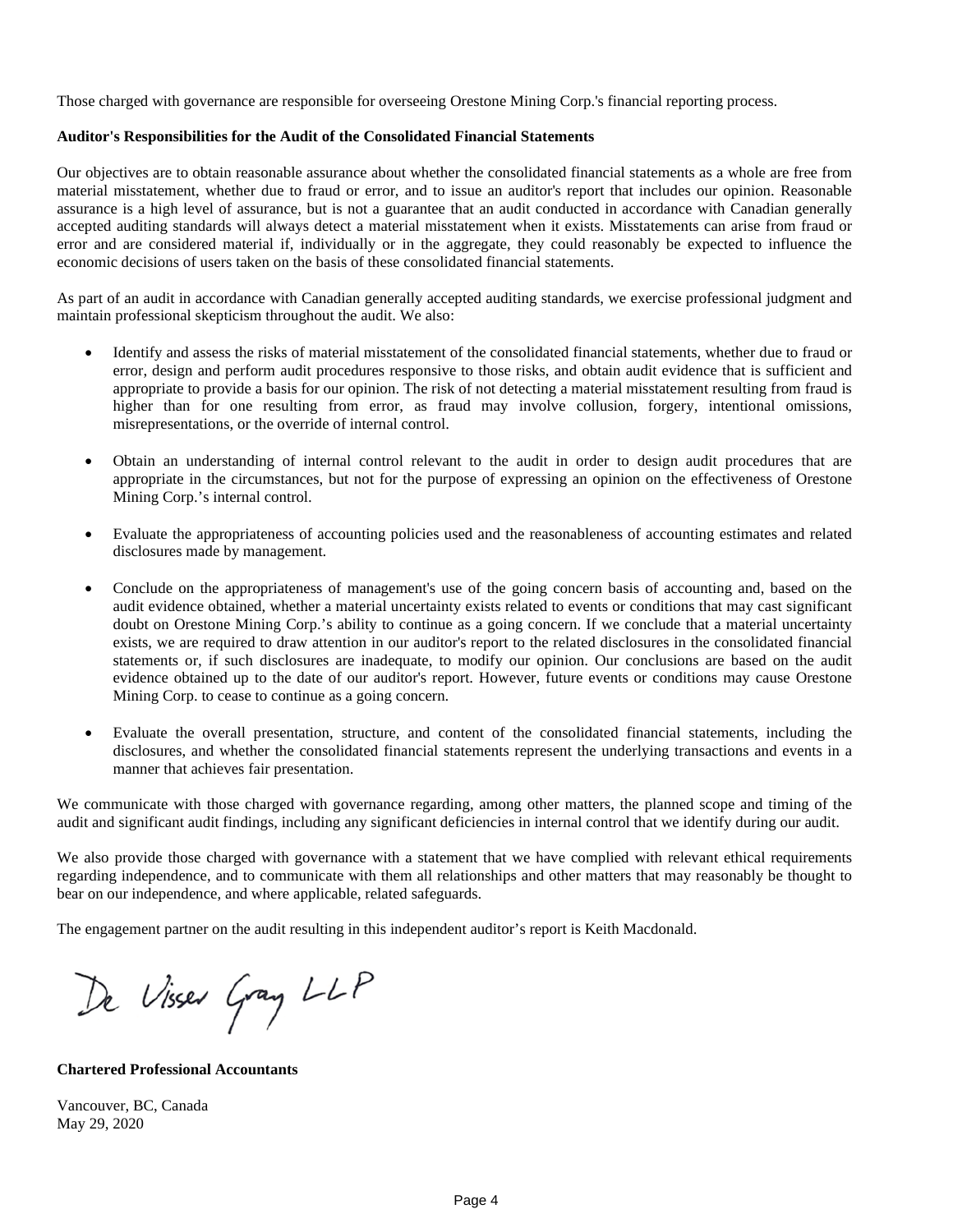### **ORESTONE MINING CORP. CONSOLIDATED STATEMENTS OF FINANCIAL POSITION AS AT JANUARY 31 (Expressed in Canadian dollars)**

|                                   | <b>Note</b> | 2020            | 2019 |             |
|-----------------------------------|-------------|-----------------|------|-------------|
| <b>ASSETS</b>                     |             |                 |      |             |
| <b>Current</b>                    |             |                 |      |             |
| Cash                              |             | \$<br>159,419   | \$   | 48,349      |
| Marketable securities             | 4           | 47              |      | 33          |
| Receivables                       |             | 3,639           |      | 1,080       |
| Due from related party            | 8           | 34,720          |      |             |
| Prepaid expenses                  | 8           | 23,537          |      | 5,055       |
|                                   |             | 221,362         |      | 54,517      |
| Non-current                       |             |                 |      |             |
| Exploration and evaluation assets | 5           | 2,370,236       |      | 1,493,376   |
| <b>Reclamation bonds</b>          | 5           | 29,000          |      | 29,000      |
|                                   |             | 2,399,236       |      | 1,522,376   |
|                                   |             | 2,620,598       |      | 1,576,893   |
|                                   |             |                 |      |             |
| <b>LIABILITIES</b>                |             |                 |      |             |
| <b>Current</b>                    |             |                 |      |             |
| Trade and other payables          |             | 46,545          |      | 141,797     |
| Due to related parties            | 8           | 13,020          |      | 189,080     |
|                                   |             | 59,565          |      | 330,877     |
|                                   |             |                 |      |             |
| <b>SHAREHOLDERS' EQUITY</b>       |             |                 |      |             |
| Share capital                     | 6           | 7,559,093       |      | 6,317,718   |
| Shares subscribed                 | 6           |                 |      | 35,000      |
| Reserves                          | 6           | 2,423,238       |      | 1,671,199   |
| <b>Deficit</b>                    |             | (7, 421, 298)   |      | (6,777,901) |
|                                   |             | 2,561,033       |      | 1,246,016   |
|                                   |             | \$<br>2,620,598 | \$   | 1,576,893   |

# **Nature of Operations and Going Concern (Note 1) Events After the Reporting Period (Note 13)**

These consolidated financial statements are authorized for issue by the Board of Directors on May 29, 2020. They are signed on the Company's behalf by:

*"David Hottman" "Gary Nordin"* 

David Hottman, Director Gary Nordin, Director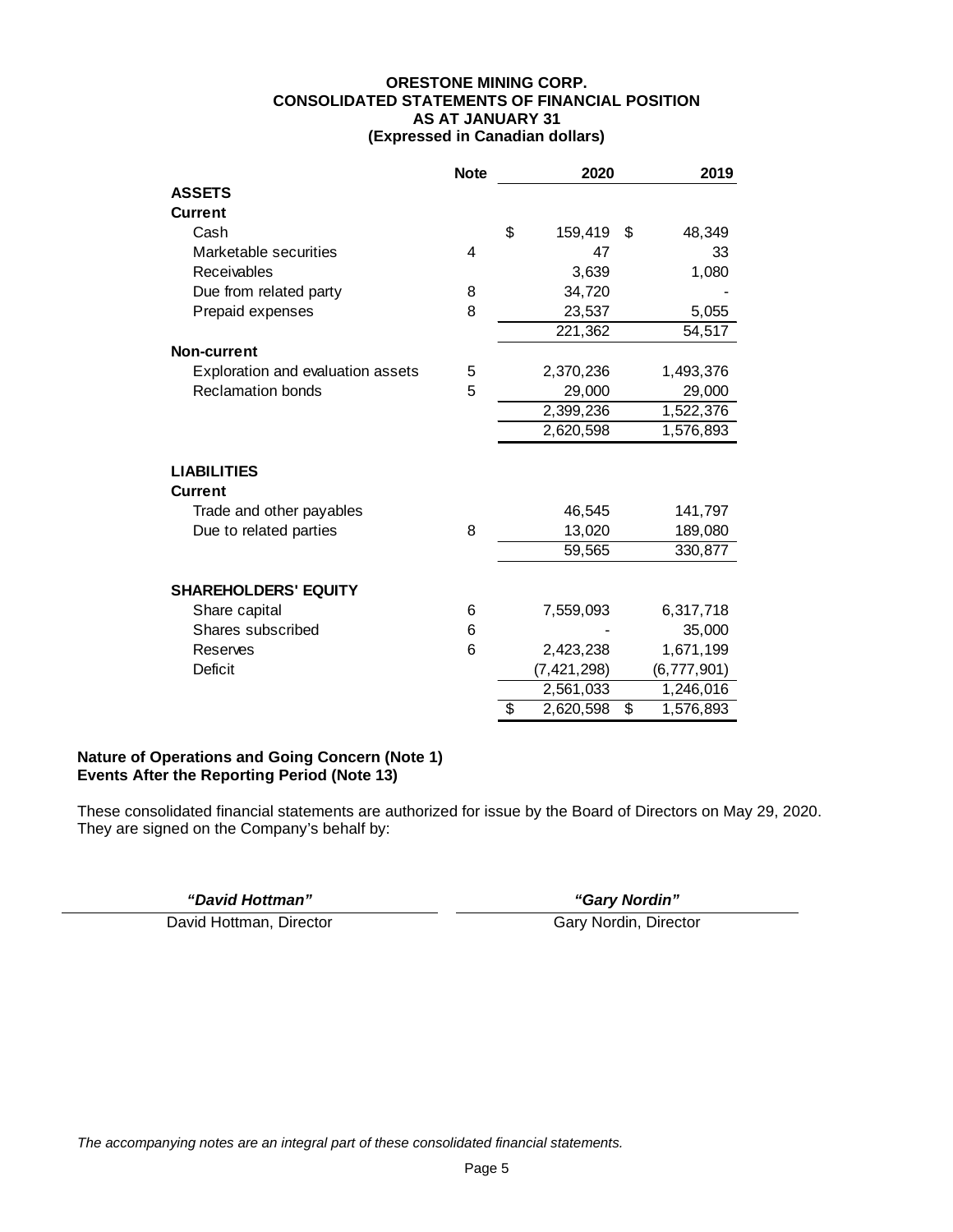# **ORESTONE MINING CORP. CONSOLIDATED STATEMENTS OF COMPREHENSIVE LOSS FOR THE YEARS ENDED JANUARY 31 (Expressed in Canadian dollars)**

|                                                         | <b>Note</b> | 2020 |            | 2019          |
|---------------------------------------------------------|-------------|------|------------|---------------|
| Expenses                                                |             |      |            |               |
| Filing fees                                             |             | \$   | 25,658     | \$<br>19,075  |
| Investor relations                                      |             |      | 78,701     | 20,594        |
| Marketing                                               |             |      | 30,975     |               |
| Office, rent and miscellaneous                          | 8           |      | 39,895     | 25,961        |
| Project search                                          |             |      | 15,796     | 31,753        |
| Professional fees                                       | 8           |      | 75,497     | 113,977       |
| Salaries, benefits and consulting fees                  | 8           |      | 199,711    | 87,348        |
| Share-based payments                                    | 8           |      | 166,512    | 89,166        |
| Travel                                                  | 8           |      | 34,256     |               |
|                                                         |             |      | 667,001    | 387,874       |
| Other items<br>Gain on debt settlement                  |             |      | (23, 231)  |               |
| Interest income                                         |             |      | (373)      | (376)         |
|                                                         |             |      | (23, 604)  | (376)         |
| Net loss before income taxes                            |             |      | 643,397    | 387,498       |
| Total comprehensive loss for the year                   |             | \$   | 643,397    | \$<br>387,498 |
| Basic and diluted loss per share                        |             | \$   | 0.03       | \$<br>0.03    |
| Weighted average number of common<br>shares outstanding |             |      | 23,033,424 | 12,176,245    |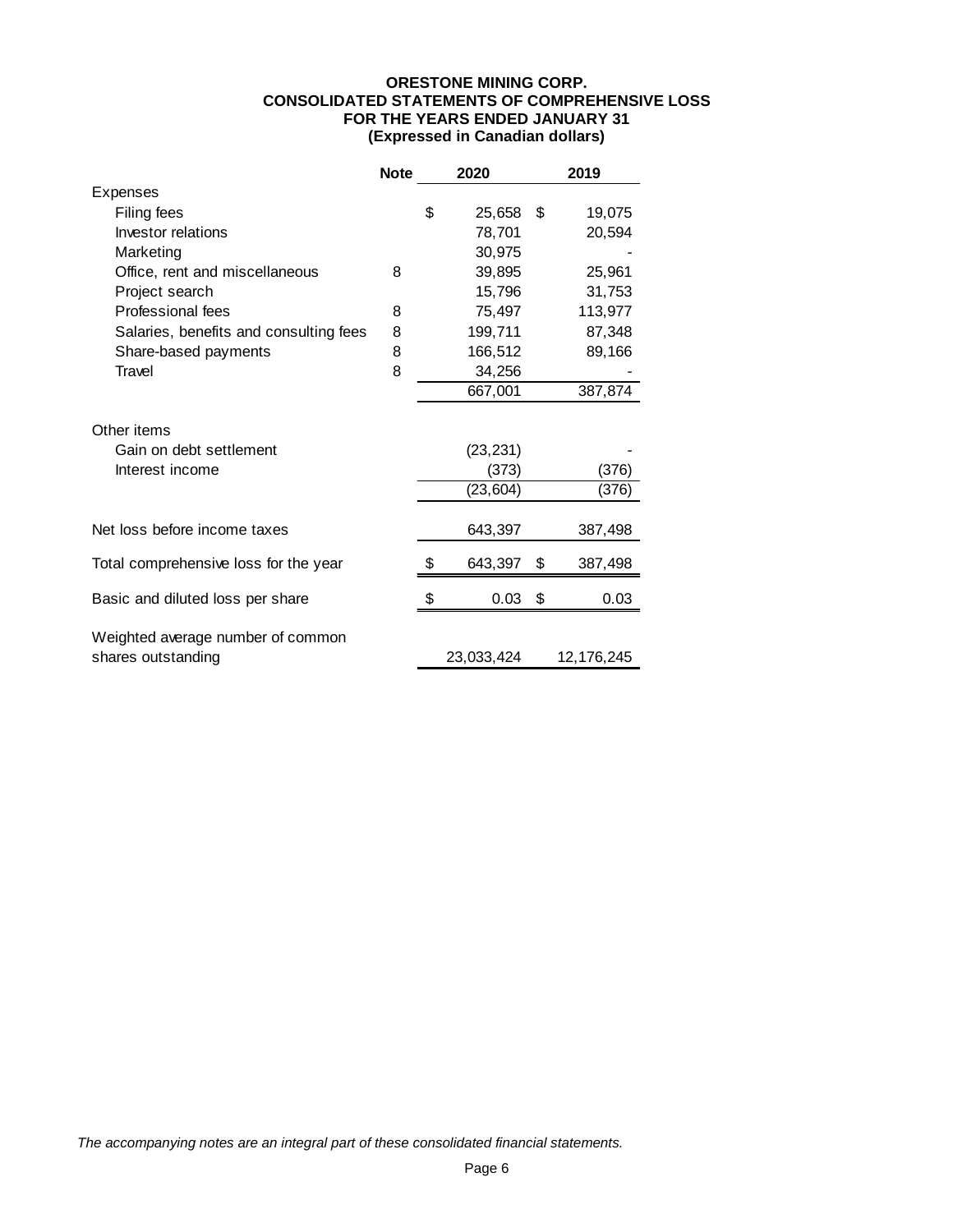# **ORESTONE MINING CORP. CONSOLIDATED STATEMENTS OF CHANGES IN SHAREHOLDERS' EQUITY (Expressed in Canadian dollars)**

|                                                  |                            | Share capital            |                             |                | <b>Reserves</b>                   |                         |                          |                                         |
|--------------------------------------------------|----------------------------|--------------------------|-----------------------------|----------------|-----------------------------------|-------------------------|--------------------------|-----------------------------------------|
|                                                  | Number of<br><b>shares</b> | Amount                   | <b>Shares</b><br>subscribed | Warrants       | <b>Agent's</b><br><b>Warrants</b> | Share-based<br>payments | <b>Deficit</b>           | <b>Total</b><br>shareholders'<br>equity |
| Balance as at January 31, 2018                   | 11,546,108                 | \$<br>6,244,948          | \$<br>$\blacksquare$        | \$<br>856,078  | 98,399<br>S                       | 608,725<br>S            | $(6,390,403)$ \$<br>-S   | 1,417,747                               |
| Shares issues:                                   |                            |                          |                             |                |                                   |                         |                          |                                         |
| Private placement                                | 1,000,000                  | 81,169                   |                             | 18,831         |                                   |                         |                          | 100,000                                 |
| Share issurance costs                            |                            | (8, 399)                 |                             |                |                                   |                         |                          | (8, 399)                                |
| Share-based payments                             |                            |                          |                             |                | -                                 | 89,166                  | $\blacksquare$           | 89,166                                  |
| Share subscription                               |                            | $\overline{\phantom{a}}$ | 35,000                      |                | $\overline{\phantom{a}}$          |                         |                          | 35,000                                  |
| Net loss and comprehensive loss                  |                            |                          |                             |                |                                   |                         | (387, 498)               | (387, 498)                              |
| Balance as at January 31, 2019<br>Shares issues: | 12,546,108                 | 6,317,718                | 35,000                      | 874,909        | 98,399                            | 697,891                 | (6,777,901)              | 1,246,016                               |
| Private placement                                | 14,623,841                 | 1,200,316                | (35,000)                    | 616,994        |                                   |                         |                          | 1,782,310                               |
| Share issurance costs                            |                            | (91, 242)                |                             |                |                                   |                         |                          | (91, 242)                               |
| Exercise of warrants                             | 1,008,334                  | 132,301                  |                             | (31, 467)      |                                   |                         |                          | 100,834                                 |
| Share-based payments                             |                            |                          |                             |                | -                                 | 166,512                 |                          | 166,512                                 |
| Net loss and comprehensive loss                  |                            |                          |                             |                | $\overline{\phantom{a}}$          |                         | (643, 397)               | (643, 397)                              |
| Balance as at January 31, 2020                   | 28,178,283                 | 7,559,093 \$<br>S        |                             | 1,460,436<br>S | 98,399 \$<br>S                    | 864,403                 | $(7,421,298)$ \$<br>- 55 | 2,561,033                               |

*The accompanying notes are an integral part of these consolidated financial statements.*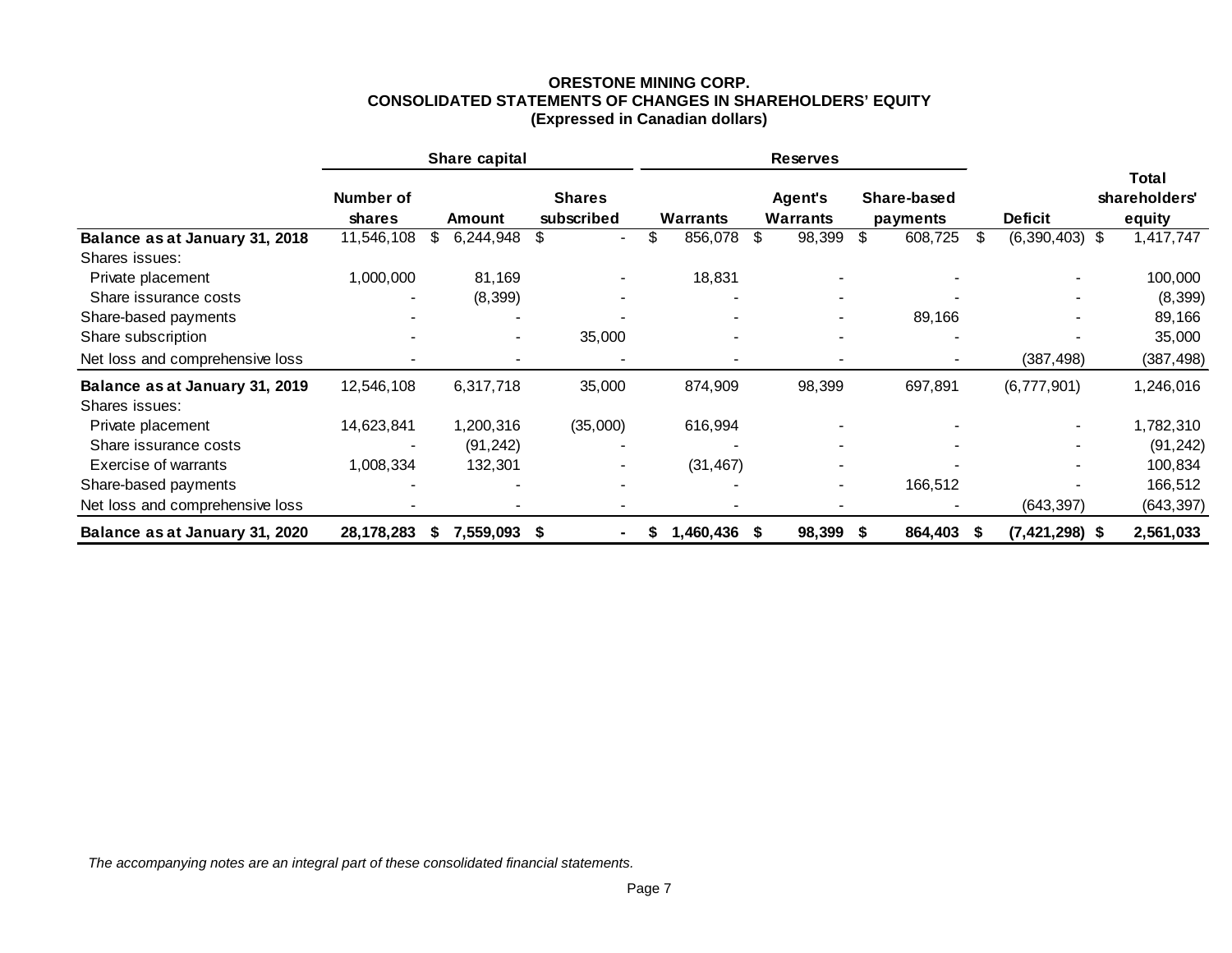# **ORESTONE MINING CORP. CONSOLIDATED STATEMENTS OF CASH FLOWS FOR THE YEARS ENDED JANUARY 31 (Expressed in Canadian dollars)**

|                                                                  | <b>Note</b> | 2020             |    | 2019       |
|------------------------------------------------------------------|-------------|------------------|----|------------|
| Cash provided by (used for):                                     |             |                  |    |            |
| <b>Operating activities</b>                                      |             |                  |    |            |
| Net loss                                                         |             | \$<br>(643, 397) | S  | (387, 498) |
| Items not involving cash:                                        |             |                  |    |            |
| Gain on debt settlement                                          |             | (23, 231)        |    |            |
| Share-based payments                                             |             | 166,512          |    | 89,166     |
| Loss (gain) on revaluation of marketable securities              | 4           | (14)             |    | 60         |
| Changes in non-cash working capital items:                       |             |                  |    |            |
| Receivables                                                      |             | (2, 559)         |    | (23)       |
| Due from related party                                           |             | (34, 720)        |    |            |
| Prepaid expenses                                                 |             | (18, 482)        |    | (5,055)    |
| Trade and other payables                                         |             | (77, 249)        |    | 96,752     |
| Due to related parties                                           |             | (176,060)        |    | 120,935    |
| Cash (used in) operating activities                              |             | (809, 200)       |    | (85, 663)  |
| <b>Investing activities</b>                                      |             |                  |    |            |
| Exploration and evaluation assets                                | 5           | (871, 632)       |    | (109, 561) |
| <b>BC METC refund</b>                                            | 5           |                  |    | 2,941      |
| Cash (used in) investing activities                              |             | (871, 632)       |    | (106, 620) |
| <b>Financing activities</b>                                      |             |                  |    |            |
| Net proceeds from issuance of common shares                      | 6           | 1,691,068        |    | 98,750     |
| Proceeds from exercise of warrants                               | 6           | 100,834          |    |            |
| Subscription received                                            | 6           |                  |    | 35,000     |
| Cash provided by financing activities                            |             | 1,791,902        |    | 133,750    |
| Net increase (decrease) in cash                                  |             | 111,070          |    | (58, 533)  |
| Cash - beginning of the year                                     |             | 48,349           |    | 106,882    |
| Cash - end of the year                                           |             | \$<br>159,419    | \$ | 48,349     |
|                                                                  |             |                  |    |            |
| Supplemental disclosure with respect to cash flows:              |             |                  |    |            |
| Exploration and evaluation assets in trade and other<br>payables |             | \$<br>5,228      | S  | 22,099     |
| Share issue costs included in trade and other payables           |             | \$               | \$ | 7,149      |

During the year ended January 31, 2020, the Company settled US\$43,163 (\$56,733) payable to a vendor for a cash payment of US\$25,489 resulting in a gain on debt settlement of \$23,231.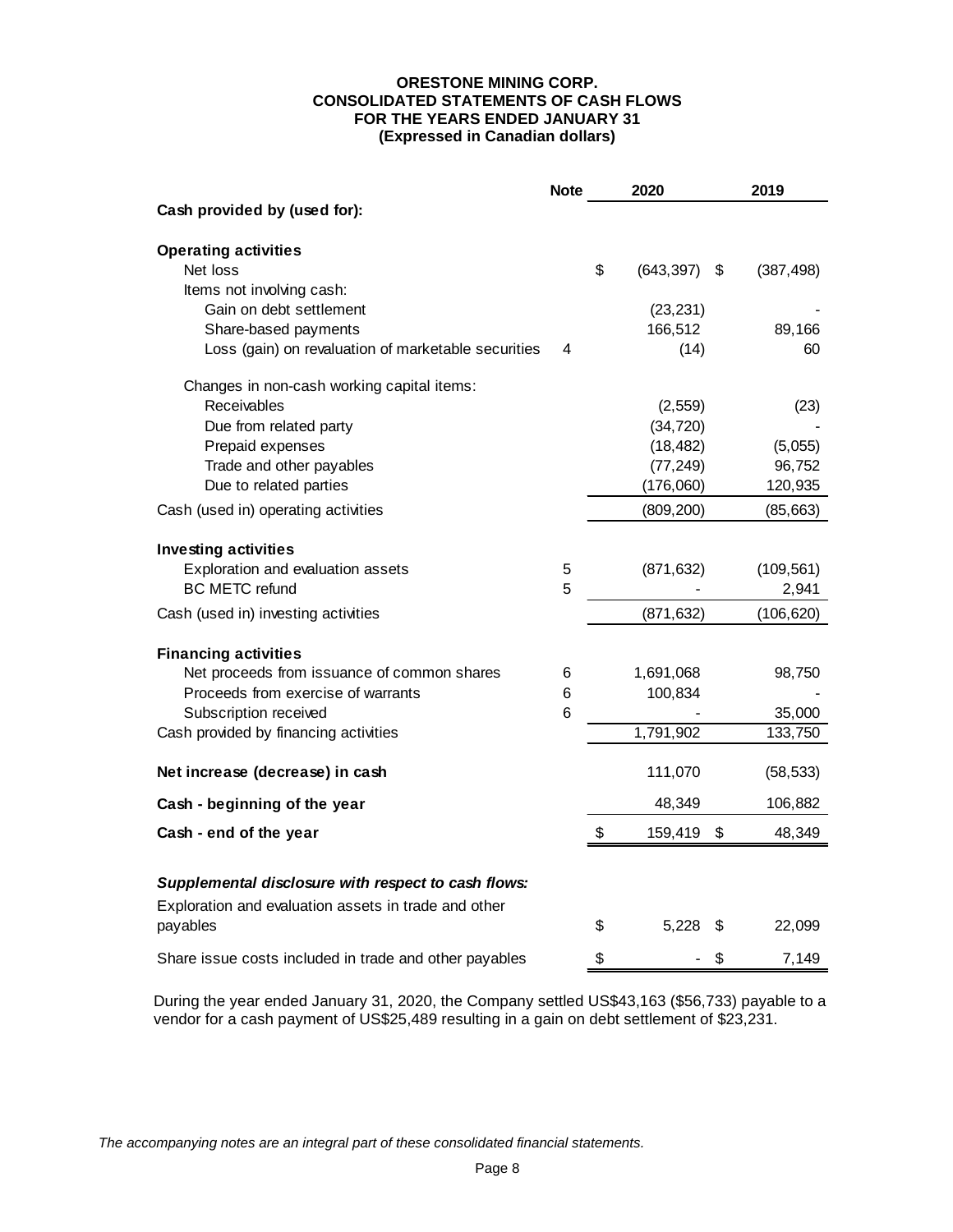### **1. NATURE OF OPERATIONS AND GOING CONCERN**

Orestone Mining Corp. (the "Company" or "Orestone") was incorporated under the Business Corporations Act (British Columbia) on April 30, 2007 and its principal business activity is the acquisition and exploration of mineral properties. The address of the Company's registered and head office is 19<sup>th</sup> Floor, 885 West Georgia Street, Vancouver, BC V6C 3H4. The Company's shares are listed on the TSX Venture Exchange and trade under the symbol "ORS".

These consolidated financial statements have been prepared in accordance with International Financial Reporting Standards ("IFRS") applicable to a going concern basis, which assumes that the Company will be able to realize its assets and discharge its liabilities in the normal course of business for the foreseeable future. The continuing operations of the Company are dependent upon its ability to raise adequate financing to develop its exploration and evaluation assets, and to commence profitable operations in the future. To date, the Company has not generated any significant revenues and is considered to be in the exploration stage. These uncertainties may cast significant doubt about the Company's ability to continue as a going concern.

Management's plan includes continuing to pursue additional sources of financing through equity offerings, seeking joint venture partners to fund exploration, monitoring exploration activity and reducing overhead costs. Should the Company be unable to realize on its assets and discharge its liabilities in the normal course of business, the net realizable value of its assets may be materially less than the amounts recorded on the consolidated financial statements of financial position. These consolidated financial statements do not include any adjustments relating to the recoverability and classification of recorded asset amounts and classification of liabilities that may be necessary should the Company be unable to continue in existence.

|                              |   | January 31, 2020 | January 31, 2019 |             |
|------------------------------|---|------------------|------------------|-------------|
| Deficit                      |   | $(7,421,298)$ \$ |                  | (6,777,901) |
| Working capital (deficiency) | S | 161.797 \$       |                  | (276, 360)  |

# **2. BASIS OF PRESENTATION**

# **(a) Statement of compliance**

These consolidated financial statements, including comparatives, have been prepared in accordance and compliance with IFRS issued by the International Accounting Standards Board ("IASB") and interpretations of the International Financial Reporting Interpretations Committee ("IFRIC").

# **(b) Basis of preparation**

These consolidated financial statements have been prepared on a historical cost basis except for marketable securities classified and measured at fair value through profit or loss. In addition, these consolidated financial statements have been prepared using the accrual basis of accounting, except for cash flow information.

These consolidated financial statements, including comparatives, have been prepared on the basis of IFRS standards that are published at the time of preparation.

#### **(c) New accounting standards and interpretations**

Certain new accounting standards and interpretations have been published that are not mandatory for the January 31, 2020 reporting period. The Company has not early adopted the following new and revised standards, amendments and interpretations that have been issued but are not yet effective:

Amendment to IFRS 3 (effective January 1, 2020)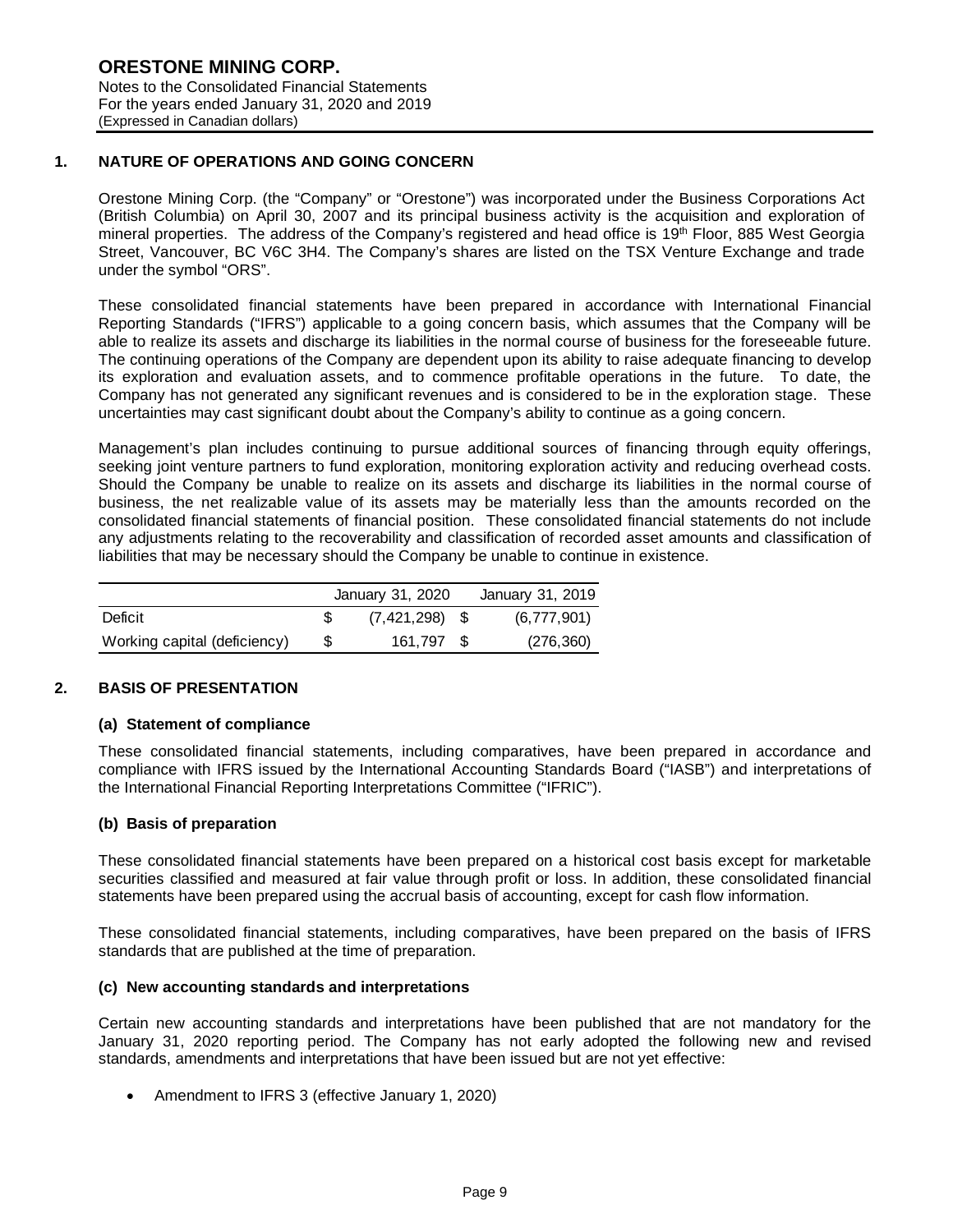### **2. BASIS OF PRESENTATION,** (Continued)

### **(c) New accounting standards and interpretations,** (Continued)

Amendment to *IFRS 3 – Business Combinations*: Narrow-scope amendments to IFRS 3 were issued by the IASB in October 2018 to clarify the definition of a business and provide guidance in determining whether an acquisition is a business combination or a combination of a group of assets. The amendments, which are effective for annual periods on or after January 1, 2020, emphasize that the output of a business is to provide goods and services to customers and provides supplementary guidance.

The Company anticipates that the application of the above new and revised standards, amendments and interpretations will have no material impact on its results and financial position.

Effective February 1, 2019, the Company adopted *IFRS 16 - Leases*, where virtually all leases are required to be accounted for as finance leases rather than operating leases, where the required lease payments are disclosed as a commitment in the notes to the financial statements. As a result, the Company is required to recognize leased assets ("right-of-use" assets) and the related lease liability on the statement of financial position.

The application of IFRS 16 has had no material impact on its results and financial position.

#### **3. SIGNIFICANT ACCOUNTING POLICIES**

### **Significant estimates and assumptions**

The preparation of financial statements in accordance with IFRS requires the Company to make estimates and assumptions concerning the future. The Company's management reviews these estimates and underlying assumptions on an ongoing basis, based on experience and other factors, including expectations of future events that are believed to be reasonable under the circumstances. Revisions to estimates are adjusted for prospectively in the period in which the estimates are revised.

Estimates and assumptions where there is significant risk of material adjustments to assets and liabilities in future accounting periods include the recoverability of the carrying value of exploration and evaluation assets.

#### **Significant judgments**

The preparation of financial statements in accordance with IFRS requires the Company to make judgments, apart from those involving estimates, in applying accounting policies. The most significant judgments in applying the Company's accounting policies include:

- the assessment of the Company's ability to continue as a going concern and whether there are events or conditions that may give rise to significant uncertainty; and
- the assessment as to whether any impairment exists on the Company's exploration and evaluation assets.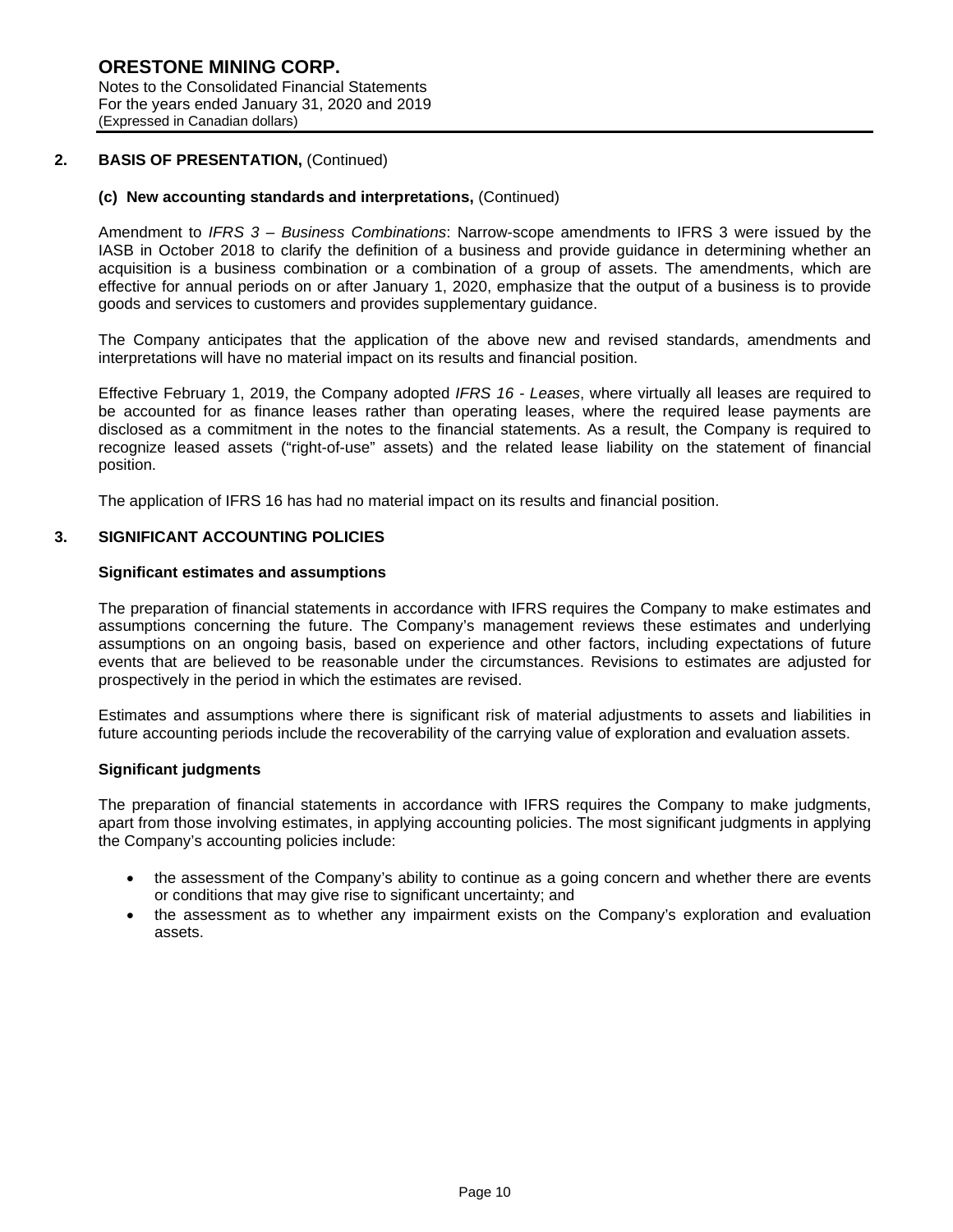Notes to the Consolidated Financial Statements For the years ended January 31, 2020 and 2019 (Expressed in Canadian dollars)

# **3. SIGNIFICANT ACCOUNTING POLICIES,** (Continued)

# **Basis of consolidation**

# *Subsidiaries*

The consolidated financial statements include the financial statements of the Company and entities controlled by the Company (its "subsidiaries"). Control is achieved where the Company has the power to govern the financial and operating policies of an entity so as to obtain benefits from its activities.

The Company's subsidiaries are:

|                             | % of ownership | Jurisdiction | Principal activity  |
|-----------------------------|----------------|--------------|---------------------|
| Intuitive Exploration Inc.  | 100%           | Canada       | Exploration company |
| Cerro Golpe De Rayo SpA (1) | 100%           | Chile        | Exploration company |

(1) On October 1, 2019, the Company acquired the 1,000 outstanding shares of Cerro Golpe De Rayo SpA ("Cerro") for the nominal amount of \$10 for the purpose of mining exploration and exploitation activities in northern Chile. See Note 5.

The subsidiaries are fully consolidated from the date of acquisition, being the date on which the Company obtains control, and continues to be consolidated until the date that such control ceases.

### *Inter-company balances and transactions*

Inter-company balances and transactions, including unrealised income and expenses arising from intercompany transactions, are eliminated in preparing the consolidated financial statements.

### **Cash and cash equivalents**

Cash and cash equivalents include cash on hand, term deposits and short-term highly liquid investments with the original term to maturity of three months or less, which are readily convertible to known amounts of cash and which, in the opinion of management, are subject to an insignificant risk of changes in value. At January 31, 2020, the Company had \$159,419 in cash.

# **Foreign currency translation**

#### *Functional currency*

The functional currency of the Company and its subsidiaries is measured using the currency of the primary economic environment in which those entities operate. The consolidated financial statements are presented in Canadian dollars, which are the presentation and the functional currency of the parent company and its subsidiaries.

# *Transactions and balances*

Foreign denominated monetary assets and liabilities are translated to their Canadian dollar equivalents using foreign exchange rates that prevailed at the period end exchange rate. Non-monetary items are translated at historical exchange rates, except for items carried at market value, which are translated at the rate of exchange in effect at the period end exchange rate. Revenue and expenses are translated at average rates of exchange during the period. Exchange gains or losses arising on foreign currency translation are included in the determination of operating results for the year.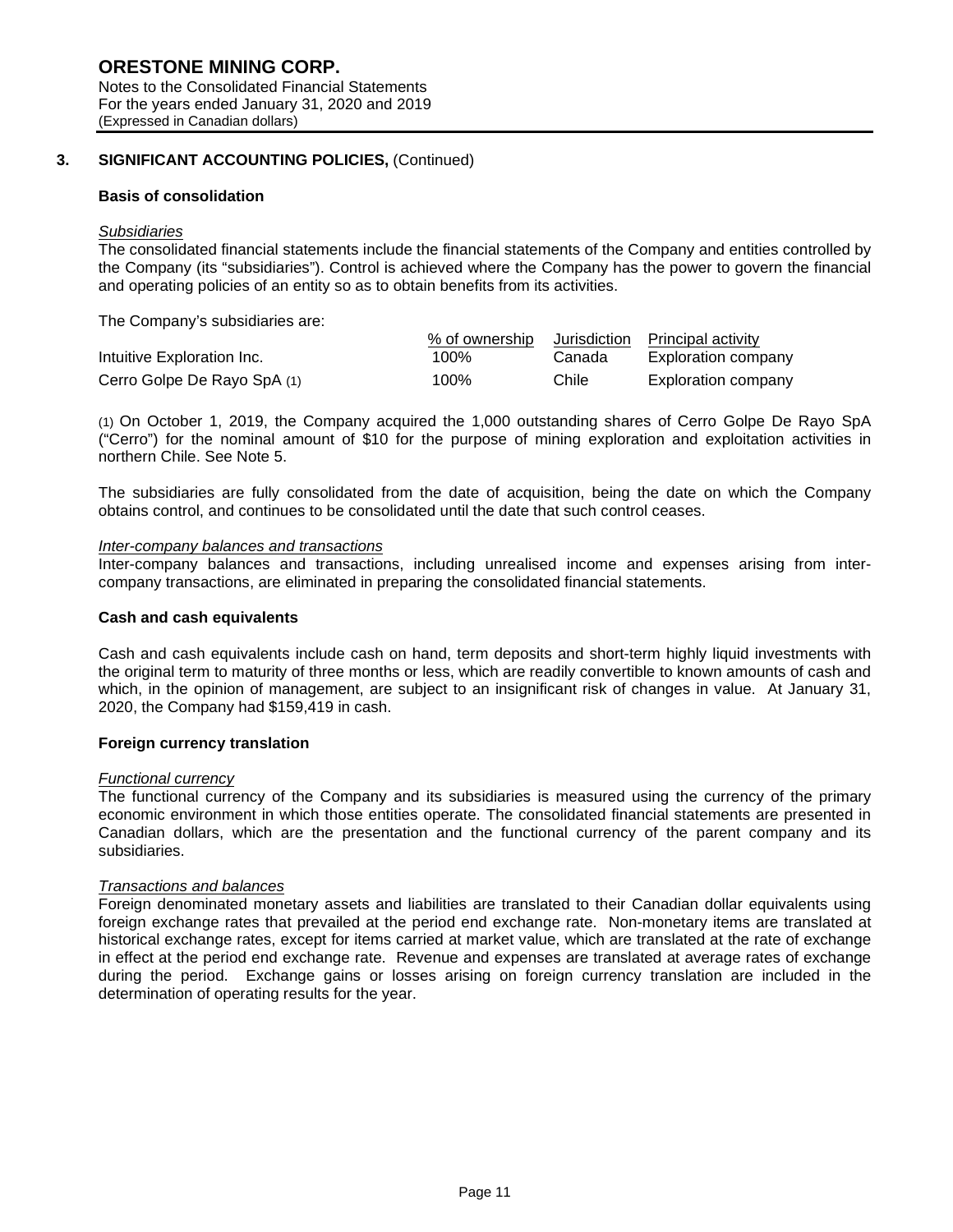### **3. SIGNIFICANT ACCOUNTING POLICIES,** (Continued)

#### **Exploration and evaluation assets**

Exploration and evaluation assets include the costs of acquiring licenses, costs associated with exploration and evaluation activity, and the fair value (at acquisition date) of exploration and evaluation assets acquired in a business combination. Exploration and evaluation expenditures are capitalized. Costs incurred before the Company has obtained the legal rights to explore an area are recognized in profit or loss.

Mining exploration tax credits from the Government of British Columbia ("BC METC") for certain exploration expenditures incurred in British Columbia are treated as a reduction of the exploration and development costs of the respective exploration property.

Exploration and evaluation assets are assessed for impairment if (i) sufficient data exists to determine technical feasibility and commercial viability, and (ii) facts and circumstances suggest that the carrying amount exceeds the recoverable amount.

Once the technical feasibility and commercial viability of the extraction of mineral resources in an area of interest are demonstrable, exploration and evaluation assets attributable to that area of interest are first tested for impairment and then reclassified to mining property and development assets within property, plant and equipment.

#### **Restoration and environmental obligations**

Recoverability of the carrying amount of any exploration and evaluation assets is dependent on successful development and commercial exploitation, or alternatively, sale of the respective areas of interest.

The Company recognizes liabilities for statutory, contractual, constructive or legal obligations associated with the retirement of long-term assets, when those obligations result from the acquisition, construction, development or normal operation of the assets. The net present value of future restoration cost estimates arising from the decommissioning of plant and other site preparation work is capitalized to exploration and evaluation assets along with a corresponding increase in the restoration provision in the period incurred. Discount rates using a pre-tax rate that reflect the time value of money are used to calculate the net present value. The restoration asset will be depreciated on the same basis as other mining assets.

The Company's estimates of restoration costs could change as a result of changes in regulatory requirements, discount rates and assumptions regarding the amount and timing of the future expenditures. These changes are recorded directly to mining assets with a corresponding entry to the restoration provision. The Company's estimates are reviewed annually for changes in regulatory requirements, discount rates, effects of inflation and changes in estimates.

Changes in the net present value, excluding changes in the Company's estimates of reclamation costs, are charged to profit and loss for the period.

The net present value of restoration costs arising from subsequent site damage that is incurred on an ongoing basis during production are charged to profit or loss in the period incurred. The costs of restoration projects that were included in the provision are recorded against the provision as incurred. The costs to prevent and control environmental impacts at specific properties are capitalized in accordance with the Company's accounting policy for exploration and evaluation assets

The Company currently has no known material rehabilitation and environmental costs. The Company however has reclamation bonds in place in the amount of \$29,000 in respect of the Captain property (Note 5).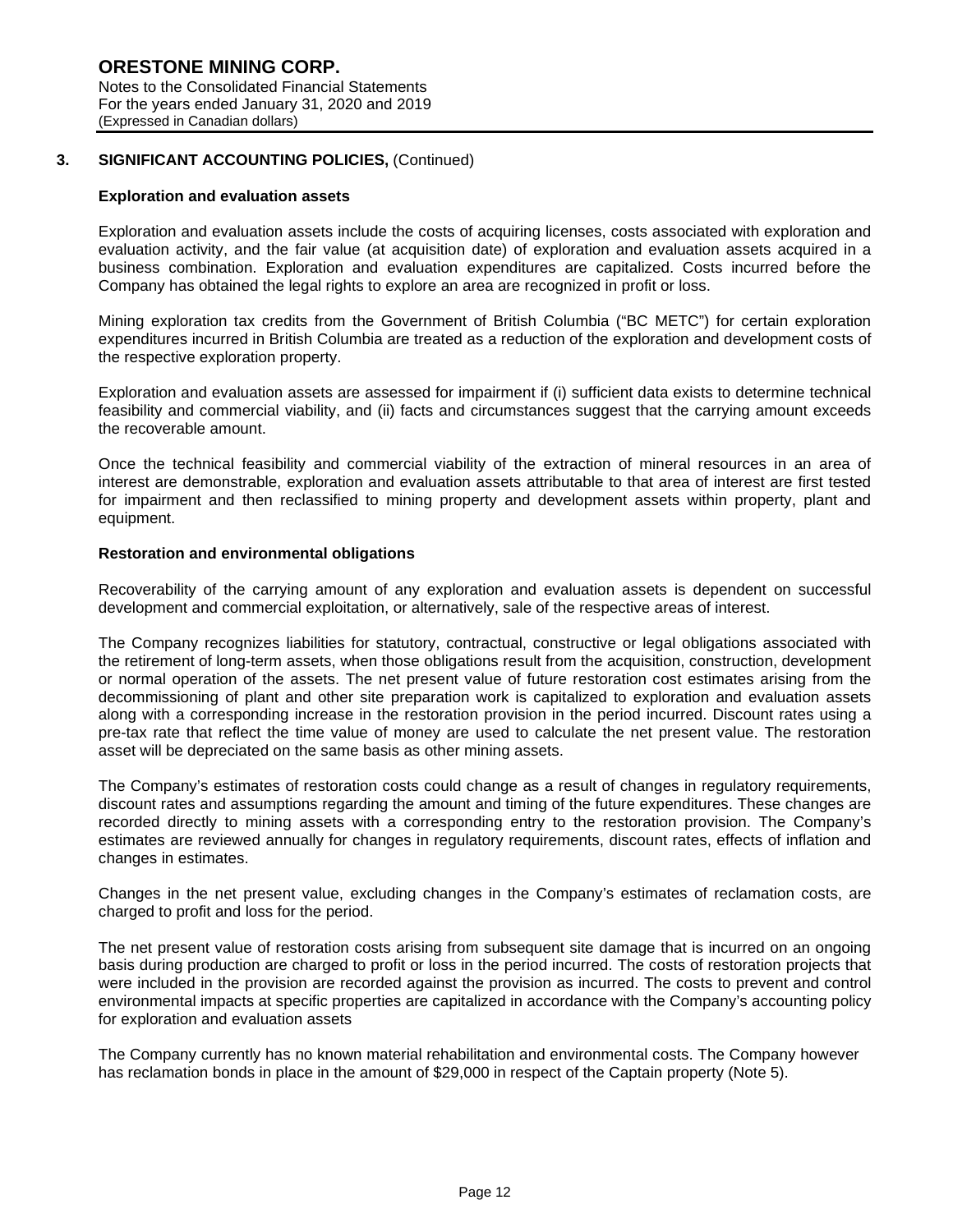For the years ended January 31, 2020 and 2019 (Expressed in Canadian dollars)

# **3. SIGNIFICANT ACCOUNTING POLICIES,** (Continued)

# **Impairment of non-financial assets**

The carrying amount of the Company's long-lived assets (which include exploration and evaluation assets) is reviewed for impairment if there is any indication that the carrying amount may not be recoverable. If any such indication is present, the recoverable amount of the asset is estimated in order to determine whether impairment exists.

An asset's recoverable amount is the higher of fair value less costs to sell and value in use. In assessing value in use, the estimated future cash flows are discounted to their present value, using a pre-tax discount rate that reflects current market assessments of the time value of money and the risks specific to the asset for which estimates of future cash flows have not been adjusted. Where the asset does not generate cash flows that are independent from other assets, the Company estimates the recoverable amount of the cash-generating unit to which the asset belongs.

If the recoverable amount of an asset or cash generating unit is estimated to be less than its carrying amount, the carrying amount is reduced to the recoverable amount. Impairment is recognized immediately as a charge in the statement of comprehensive loss. Where an impairment subsequently reverses, the carrying amount is increased to the revised estimate of recoverable amount but only to the extent that this does not exceed the carrying value that would have been determined if no impairment had previously been recognized. A reversal is recognized as a recovery in the statement of comprehensive loss for the period.

# **Share-based payments**

The Company grants share purchase options to directors, officers, employees and consultants to purchase common shares. The fair value of options granted is recognized as a share-based payment expense with a corresponding increase in equity. An individual is classified as an employee when the individual is an employee for legal or tax purposes (direct employee) or provides services similar to those performed by a direct employee.

The fair value is measured at the grant date and each tranche is recognized on a graded-vesting basis over the period during which the options vest. The fair value of the options granted is measured using the Black-Scholes option pricing model taking into account the terms and conditions upon which the options were granted. At each financial position reporting date, the amount recognized as an expense is adjusted to reflect the actual number of share options that are expected to vest.

# **Loss per share**

The Company uses the treasury stock method to compute the dilutive effect of options, warrants and similar instruments. Under this method the dilutive effect on loss per share is recognized on the use of the proceeds that could be obtained upon exercise of options, warrants and similar instruments. It assumes that the proceeds would be used to purchase common shares at the average market price during the year.

Basic and diluted losses per common share are calculated using the weighted-average number of common shares outstanding during the year.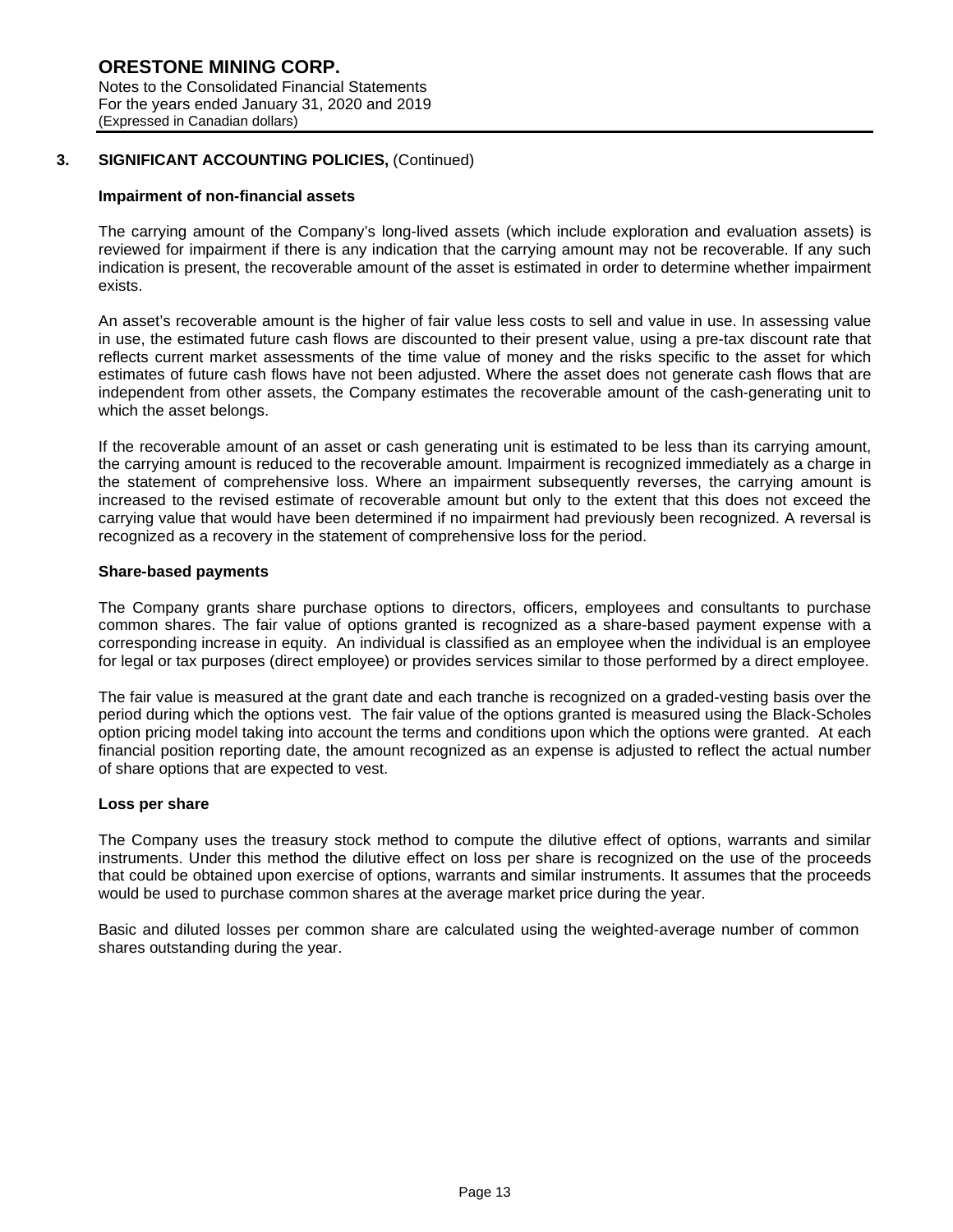### **3. SIGNIFICANT ACCOUNTING POLICIES,** (Continued)

### **Financial instruments**

On February 1, 2018, the Company adopted IFRS 9 in accordance with the transitional provisions of the standard. IFRS 9 uses a single approach to determine whether a financial asset is classified and measured at amortized cost or fair value, replacing the multiple rules in IAS 39, Financial Instruments: Recognition and Measurement. Most of the requirements in IAS 39 for classification and measurement of financial liabilities were carried forward in IFRS 9, so the Company's accounting policy with respect to financial liabilities was unchanged. In accordance with the transitional provisions in IFRS 9, comparative figures were not restated. The change did not impact the carrying value of any of the Company's financial assets on the transition date.

IFRS 9 replaces the 'incurred credit loss model' in IAS 39 with an 'expected credit loss' model. The new impairment model applies to financial assets measured at amortized cost, a lease receivable, a contract asset or a loan commitment and a financial guarantee contract. Under IFRS 9, credit losses are recognized earlier than under IAS 39; it is no longer necessary for a triggering event to have occurred before credit losses are recognized.

The classification and measurement of the Company's financial assets and financial liabilities is as follows:

#### **Financial Assets**

| Cash                         | Amortized cost                   |  |  |  |  |  |
|------------------------------|----------------------------------|--|--|--|--|--|
| Marketable securities        | Fair value though profit or loss |  |  |  |  |  |
| Due from related party       | Amortized cost                   |  |  |  |  |  |
| Deposits and receivables*    | Amortized cost                   |  |  |  |  |  |
| Reclamation bonds            | Amortized cost                   |  |  |  |  |  |
| *excluding GST               |                                  |  |  |  |  |  |
| <b>Financial Liabilities</b> |                                  |  |  |  |  |  |
| Trade and other payables     | Amortized cost                   |  |  |  |  |  |
| Due to related parties       | Amortized cost                   |  |  |  |  |  |

The Company recognizes financial assets and financial liabilities, including derivatives, on the statement of financial position when the Company becomes a party to the contract. Financial assets are derecognized when the rights to receive cash flows from the assets have expired or when the Company has transferred substantially all risks and rewards of ownership. Financial liabilities are removed from the financial statements when the liability is extinguished either through settlement of or release from the obligation of the underlying liability.

Financial assets, financial liabilities and derivatives are measured at fair value on initial recognition. Measurement in subsequent periods depends on the financial instrument's classification, as described below.

#### *Amortized cost*

A financial asset is measured at amortized cost if the objective of the business model is to hold the financial asset for the collection of the contractual cash flows; and the contractual terms of the financial asset give rise on specified dates to cash flows that are solely payments of principal and interest on the principal amount outstanding. All financial liabilities are measured at amortized cost using the effective interest method unless one of the exemptions applies.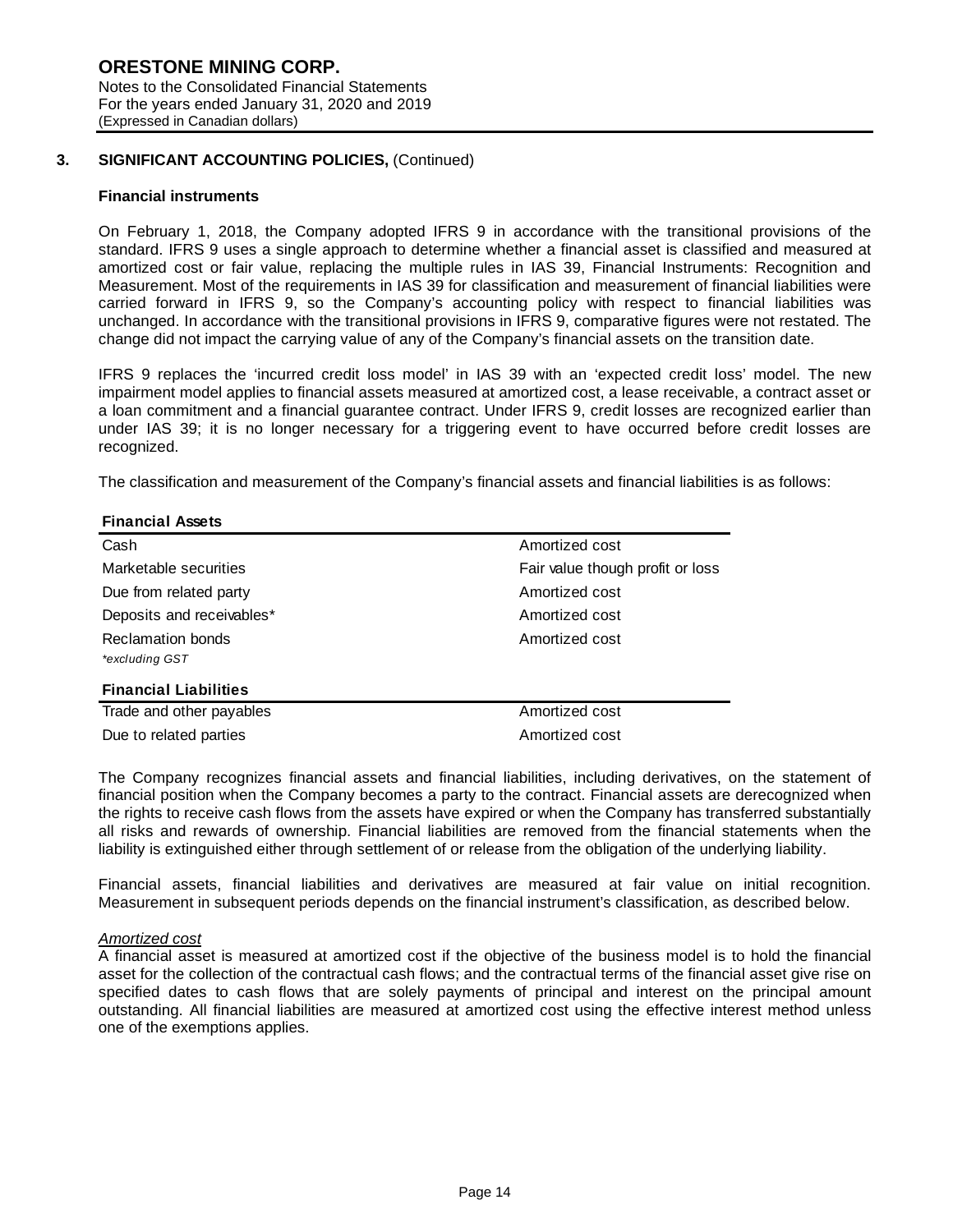Notes to the Consolidated Financial Statements For the years ended January 31, 2020 and 2019 (Expressed in Canadian dollars)

# **3. SIGNIFICANT ACCOUNTING POLICIES,** (Continued)

# **Financial instruments,** (Continued)

# *Fair value through other comprehensive income ("FVTOCI")*

A financial asset is measured at FVTOCI if the financial asset is held within a business model whose objective is achieved by both collecting contractual cash flows and selling financial assets; and the contractual terms of the financial asset give rise on specified dates to cash flows that are solely payments of principal and interest on the principal amount outstanding.

# *Fair value through profit or loss ("FVTPL")*

All financial assets that do not meet the definition of being measured at amortized cost or FVTOCI are measured at FVTPL. However, an irrevocable election can be made at initial recognition for particular investments in equity instruments that would otherwise be measured at FVTPL. At initial recognition, a financial liability may be irrevocably designated and measured at FVTPL if one of the specific criteria is met.

# **Income taxes**

### Current income tax:

Current income tax assets and liabilities for the current period are measured at the amount expected to be recovered from or paid to the taxation authorities. The tax rates and tax laws used to compute the amount are those that are enacted or substantively enacted, at the reporting date, in the countries where the Company operates and generates taxable income.

Current income tax relating to items recognized directly in other comprehensive income or equity is recognized in other comprehensive income or equity and not in profit or loss. Management periodically evaluates positions taken in the tax returns with respect to situations in which applicable tax regulations are subject to interpretation and establishes provisions where appropriate.

# Deferred income tax:

Deferred income tax is provided using the asset and liability method on temporary differences at the reporting date between the tax bases of assets and liabilities and their carrying amounts for financial reporting purposes.

The carrying amount of deferred income tax assets is reviewed at the end of each reporting period and recognized only to the extent that it is probable that sufficient taxable profit will be available to allow all or part of the deferred income tax asset to be utilized.

Deferred income tax assets and liabilities are measured at the tax rates that are expected to apply to the year when the asset is realized or the liability is settled, based on tax rates (and tax laws) that have been enacted or substantively enacted by the end of the reporting period.

Deferred income tax assets and deferred income tax liabilities are offset, if a legally enforceable right exists to set off current tax assets against current income tax liabilities and the deferred income taxes relate to the same taxable entity and the same taxation authority.

# **Segment reporting**

The Company operates in two geographical segments, being Canada and Chile, and a single reporting segment, being the acquisition, exploration and development of mineral property interests.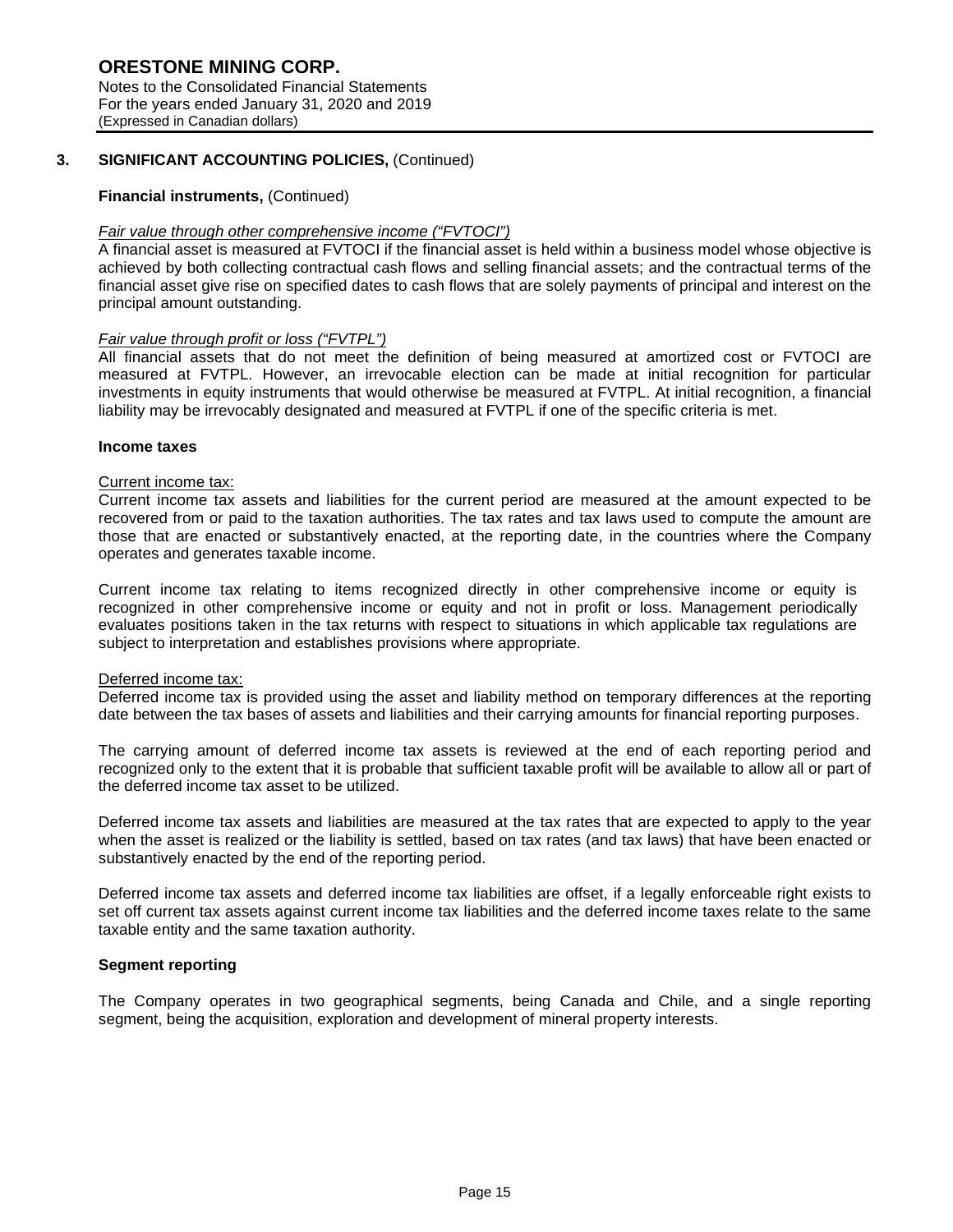# **3. SIGNIFICANT ACCOUNTING POLICIES,** (Continued)

### **Flow-through common shares**

Flow-through common shares require the Company to spend an amount equivalent to the proceeds of the issued flow-through common shares on Canadian qualifying exploration expenditures. The Company may be required to indemnify the holders of such shares for any tax and other costs payable by them in the event the Company has not made the required exploration expenditures.

Under the IFRS framework, the increase to share capital when flow-through shares are issued is measured based on the current market price of common shares. The incremental proceeds, or "premium," are recorded as a deferred charge. As expenditures are renounced, the charge is reversed. The net amount is recognized as flow-through share liability reversal.

# **4. MARKETABLE SECURITIES**

| <b>January 31, 2020</b> | <b>Shares</b>      |      | Cost |   | <b>Fair Market</b><br>Value |  |  |
|-------------------------|--------------------|------|------|---|-----------------------------|--|--|
|                         |                    |      |      |   |                             |  |  |
| Millrock Resources Inc. | 333                | S    | 75   |   |                             |  |  |
|                         | <b>Fair Market</b> |      |      |   |                             |  |  |
| <b>January 31, 2019</b> | <b>Shares</b>      | Cost |      |   | Value                       |  |  |
| Millrock Resources Inc. | 333                | S.   | 75   | S | 33                          |  |  |

# **5. EXPLORATION AND EVALUATION ASSETS**

#### **Captain Property**

The Company owns a 100% interest in certain mineral claims comprising the Captain Property located near Fort St. James, British Columbia.

As at January 31, 2020, the Company had issued a \$29,000 (January 31, 2019 - \$29,000) reclamation bond to the Ministry of Energy, Mines and Petroleum Resources of British Columbia to guarantee reclamation of the environment on the Captain Property.

#### **Resguardo Property**

On August 16, 2018, the Company signed a unilateral purchase option agreement (the "Agreement") for a 100% interest in certain mining concessions in the Resguardo copper project in northern Chile with the following payments totalling US\$5 million to Sociedad Contractual Minera Resguardo ("CMR") and drilling requirements:

- (i) US\$70,000 initial payment (paid);
- (ii) US\$150,000 on or before the first anniversary of the Agreement (paid);
- (iii) US\$220,000 on or before the second anniversary of the Agreement;
- (iv) US\$460,000 on or before the third anniversary of the Agreement;
- (v) US\$1,100,000 on or before the fourth anniversary of the Agreement;
- (vi) US\$3,000,000 on or before the fifth anniversary of the Agreement; and
- (vii) Completing 2,000 metres of drilling at any time during the option period.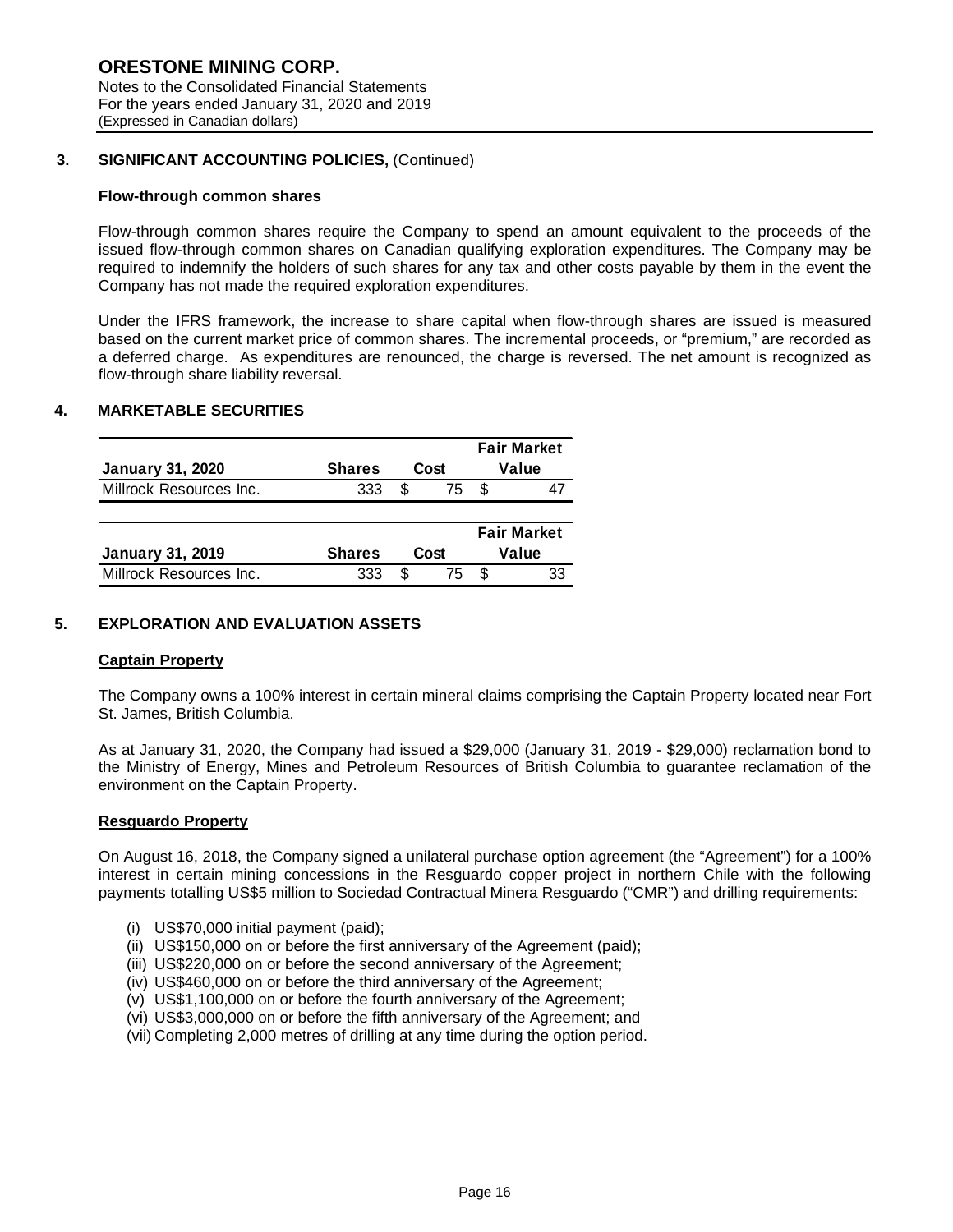### **5. EXPLORATION AND EVALUATION ASSETS,** (Continued)

# **Resguardo Property,** (Continued)

Pursuant to the Agreement, CMR irrevocably offers to sell, assign and transfer the mining concessions to the Company together with specified rights including the inherent water rights, or those that may correspond to the mining concessions, within five kilometers. The Company can exercise its option to purchase all or some of the mining concessions by either making the above-noted installment payments or by paying the balance of any then-outstanding installment payments and completing the drilling requirements. If the Company decides not to exercise the option to purchase, any outstanding installment payments will not accrue and those payments made are non-refundable.

Upon completion of the purchase of the Resguardo copper project, a 1.5% net smelter royalty (the "NSR") will be reserved in favor of CMR. Orestone shall have the right at any time up to the seventh anniversary of the Agreement to purchase the NSR for US\$6.0 million. Orestone will also have the right to mine ores from the property at any time during the option period and would pay a 7% royalty on production for this right until completion of the purchase.

On November 22, 2019, the Company and Cerro entered into an assignment agreement of unilateral option for the purchase of mining concessions (the "Assignment Agreement") in respect of the above-noted Agreement. Pursuant to the Assignment Agreement, the mining concessions were transferred by the Company to Cerro whereby Cerro has the same rights and obligations as the Company had under the Agreement. Consideration for the assignment of the Agreement is 154,058,050 pesos (\$256,000), which constitutes a credit in favour of the Company, due from Cerro, that will then be capitalized. See Note 3.

|                                   | Captain |                 | Resguardo       |                 |
|-----------------------------------|---------|-----------------|-----------------|-----------------|
|                                   |         | <b>Property</b> | <b>Property</b> | Total           |
| <b>Property acquisition costs</b> |         |                 |                 |                 |
| Balance, January 31, 2019         | \$      | 292,808         | \$<br>91,609    | \$<br>384,417   |
| Property payments                 |         | 2,350           | 197,325         | 199,675         |
| Balance, January 31, 2020         |         | 295,158         | 288,934         | 584,092         |
| Deferred exploration costs        |         |                 |                 |                 |
| Balance, January 31, 2019         |         | 1,396,902       | 7,821           | 1,404,723       |
| Assays                            |         | 16,513          | 7,441           | 23,954          |
| Camp, travel and meals            |         | 27,377          | 3,048           | 30,425          |
| Claim maintenance fee             |         |                 | 31,204          | 31,204          |
| Drilling                          |         | 481,860         |                 | 481,860         |
| Field supplies and maps           |         | 7,855           | 2,265           | 10,120          |
| Geological consulting             |         | 25,000          | 15,918          | 40,918          |
| Geophysical consulting            |         |                 | 17,394          | 17,394          |
| Surveying                         |         |                 | 17,242          | 17,242          |
| Legal                             |         |                 | 24,068          | 24,068          |
| Balance, January 31, 2020         |         | 1,955,507       | 126,401         | 2,081,908       |
| Mining exploration tax credit     |         |                 |                 |                 |
| Balance, January 31, 2019         |         | (295, 764)      |                 | (295, 764)      |
| Additions                         |         |                 |                 |                 |
| Balance, January 31, 2020         |         | (295, 764)      |                 | (295,764)       |
| Total                             | \$      | 1,954,901       | \$<br>415,335   | \$<br>2,370,236 |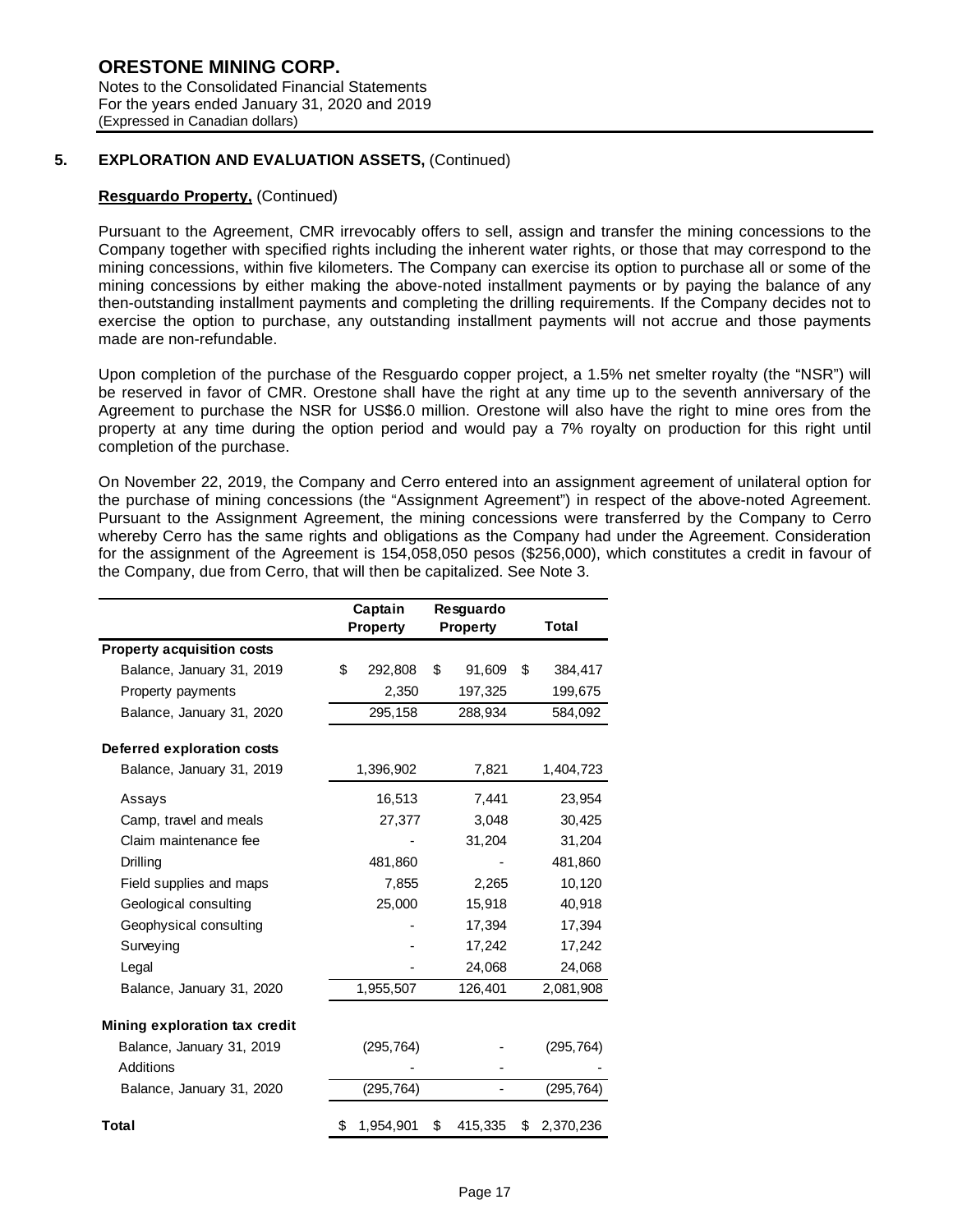# **ORESTONE MINING CORP.**

Notes to the Consolidated Financial Statements For the years ended January 31, 2020 and 2019 (Expressed in Canadian dollars)

# **5. EXPLORATION AND EVALUATION ASSETS,** (Continued)

|                                   | Captain<br><b>Property</b> | Resguardo<br><b>Property</b> |        |    | Total      |
|-----------------------------------|----------------------------|------------------------------|--------|----|------------|
| <b>Property acquisition costs</b> |                            |                              |        |    |            |
| Balance, January 31, 2018         | \$<br>282,677              | \$                           |        | \$ | 282,677    |
| Property payments                 | 10,131                     |                              | 91,609 |    | 101,740    |
| Balance, January 31, 2019         | 292,808                    |                              | 91,609 |    | 384,417    |
| Deferred exploration costs        |                            |                              |        |    |            |
| Balance, January 31, 2018         | 1,396,902                  |                              |        |    | 1,396,902  |
| Surveying                         |                            |                              | 6,867  |    | 6,867      |
| Legal                             |                            |                              | 954    |    | 954        |
| Balance, January 31, 2019         | 1,396,902                  | 7,821                        |        |    | 1,404,723  |
| Mining exploration tax credit     |                            |                              |        |    |            |
| Balance, January 31, 2018         | (292, 823)                 |                              |        |    | (292, 823) |
| Additions                         | (2,941)                    |                              |        |    | (2,941)    |
| Balance, January 31, 2019         | (295, 764)                 |                              |        |    | (295, 764) |
| Total                             | \$<br>1,393,946            | \$                           | 99,430 | S. | 1,493,376  |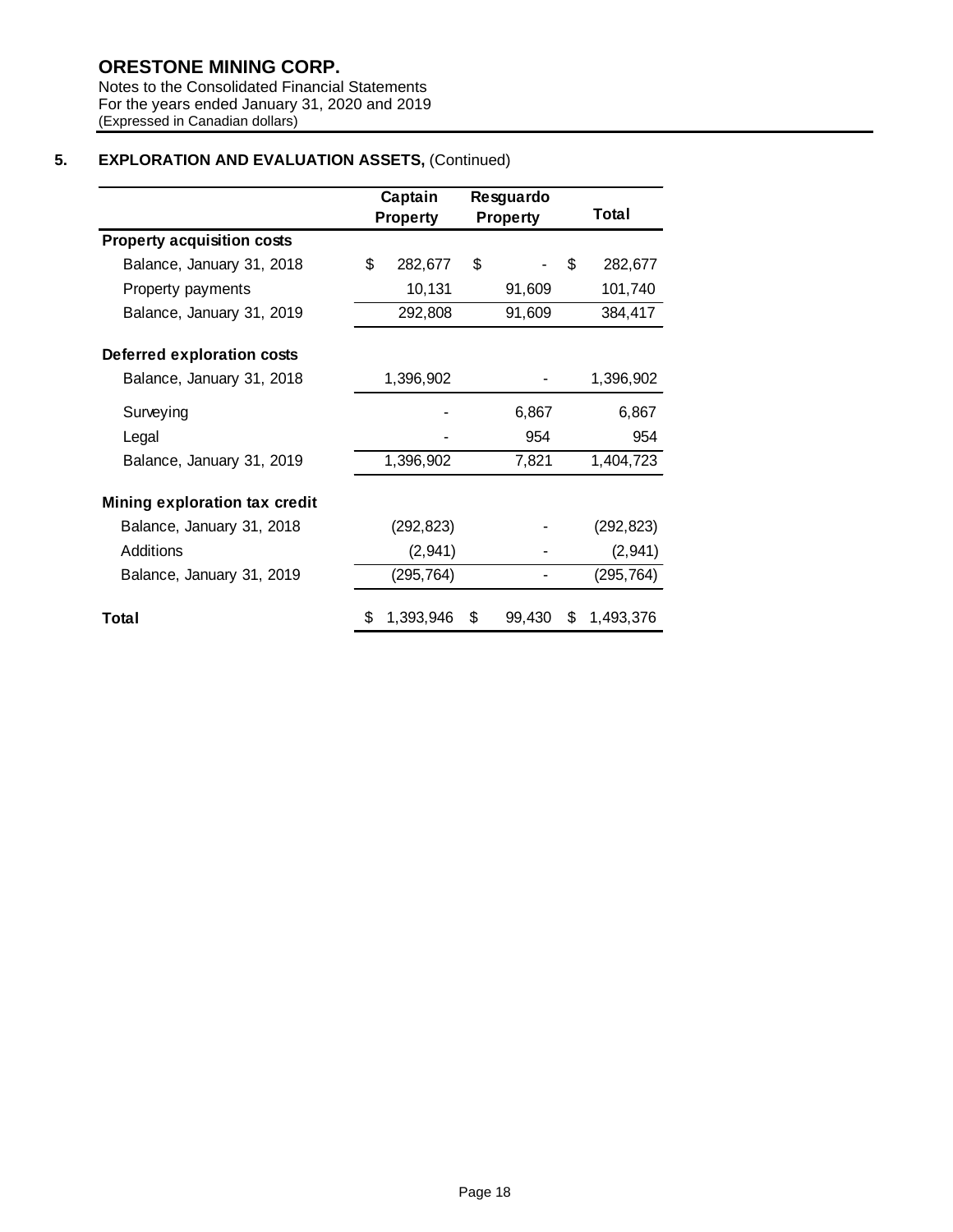(Expressed in Canadian dollars)

**6. SHARE CAPITAL** 

### **a. Authorized**

There are an unlimited number of common shares without par value.

### **b. Share issuance**

During the year ended January 31, 2020, the Company issued an aggregate of 1,008,334 common shares for gross proceeds of \$100,834 pursuant to the exercise of warrants.

On August 20, 2019, the Company closed the first tranche of a non-brokered private placement by issuing 1,573,750 units ("Unit") at a price of \$0.16 per Unit for gross proceeds of \$251,800, and on August 23, 2019 closed the second and final tranche of \$416,000 by issuing 2,600,000 units at a price of \$0.16 per Unit. Each Unit consisted of one common share of the Company qualifying as a "flow-through" share pursuant to the Income Tax Act (Canada) ("Flow-Through Share") and one-half of one common share purchase warrant, with each whole warrant being exercisable to purchase one (non flow-through) common share of the Company at a price of \$0.22 until August 20, 2020 for the first tranche and until August 23, 2020 for the second tranche. The warrants were ascribed a value of \$121,647 under the Black-Scholes valuation model with the residual being allocated to share capital. Finders' fees amounting to \$26,040 were paid in connection with the private placement. The Company also incurred \$13,860 in share issue costs.

On April 29, 2019, the Company completed a non-brokered private placement issuing 10,450,091 units ("Units") at a price of \$0.11 per Unit for aggregate gross proceeds of \$1,149,510 (the "Offering"). Each Unit consisted of one common share of the Company and one common share purchase warrant. Each warrant is exercisable for one common share of the Company at a price of \$0.15 for two years from the date of issuance. The warrants were ascribed a value of \$495,347 under the Black-Scholes valuation model with the residual being allocated to share capital. Finders' fees amounting to \$25,846 were paid in connection with private placement. The Company also incurred \$25,496 in share issue costs.

On January 8, 2019, the Company received \$35,000 with respect to the private placement that completed on April 29, 2019.

On June 15, 2018, the Company completed a non-brokered private placement issuing 1,000,000 units at a price of \$0.10 per unit for gross proceeds of \$100,000. Each unit consisted of one common share and onehalf of one common share purchase warrant. Each whole warrant entitles the holder to purchase one common share of the Company at a price of \$0.15 until June 14, 2019. The warrants were ascribed a value of \$18,831 under Black-Scholes Valuation model with the residual being allocated to share capital.

#### **c. Share purchase option compensation plan**

The Company has adopted an incentive share option plan, which provides that the Board of Directors of the Company may from time to time, in its discretion, and in accordance with the TSX Venture Exchange requirements, grant to directors, officers, employees and technical consultants to the Company, nontransferable options to purchase common shares, provided that the number of common shares reserved for issuance will not exceed 10% of the common shares to be outstanding at closing. Such options will be exercisable for a period of up to 5 years from the date of grant. In connection with the foregoing, the number of common shares reserved for issuance to any individual director or officer will not exceed 5% of the issued and outstanding common shares and the number of common shares reserved for issuance to all technical consultants will not exceed 2% of the issued and outstanding common shares.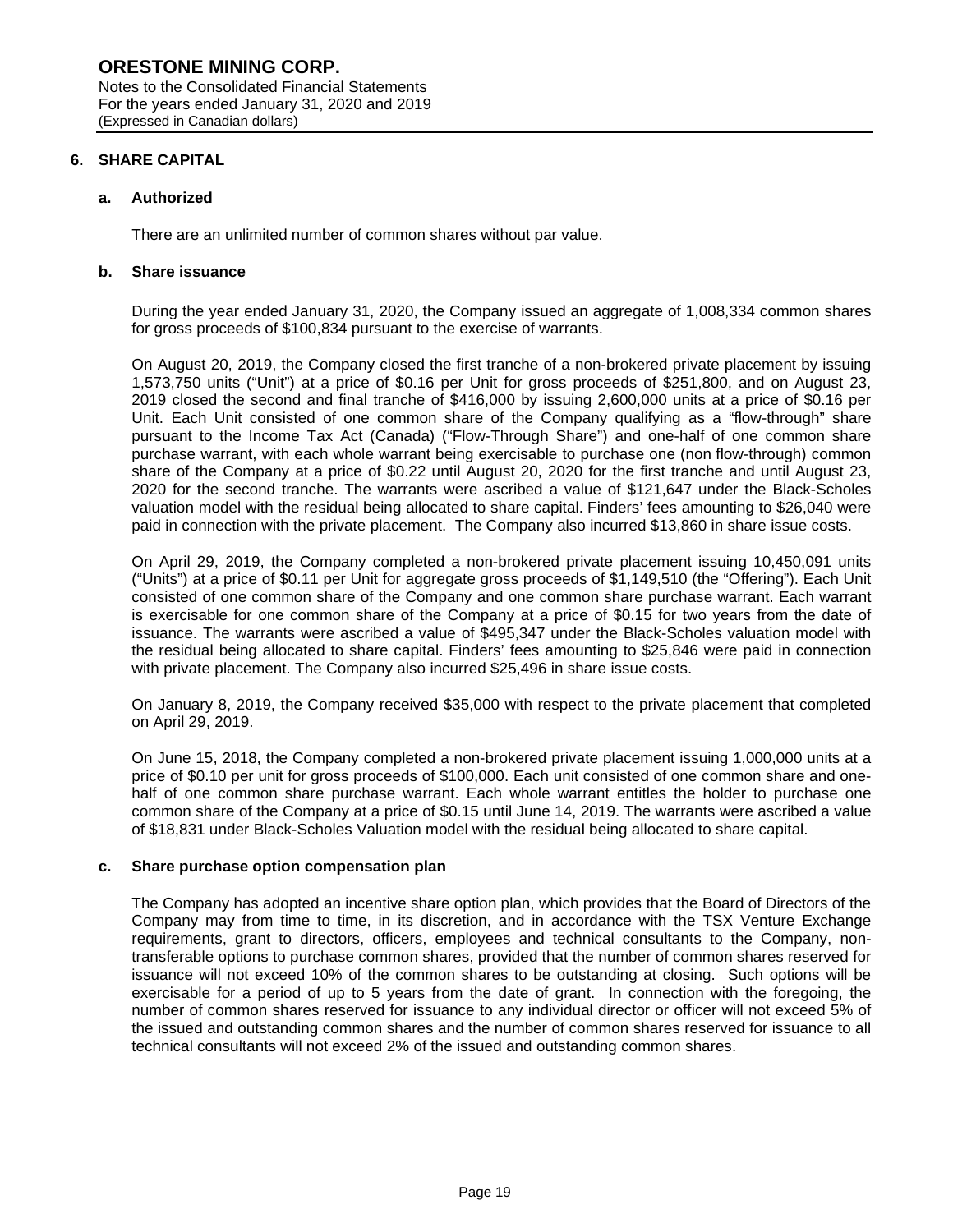# **ORESTONE MINING CORP.**

Notes to the Consolidated Financial Statements For the years ended January 31, 2020 and 2019 (Expressed in Canadian dollars)

# **6. SHARE CAPITAL,** (Continued)

# **c. Share purchase option compensation plan,** (Continued)

The continuity of options is as follows:

|                                           | <b>Exercise</b> | January 31, |                | Expired /   | January 31,    |               |                          | Expired / January 31, |
|-------------------------------------------|-----------------|-------------|----------------|-------------|----------------|---------------|--------------------------|-----------------------|
| <b>Expiry date</b>                        | price (\$)      | 2018        | Issued         | cancelled   | 2019           | <b>Issued</b> | cancelled                | 2020                  |
| June 28, 2018                             | 0.50            | 100,000     | ٠              | (100,000)   |                |               |                          |                       |
| October 7, 2018                           | 0.50            | 30,000      | ٠              | (30,000)    | $\overline{a}$ |               |                          |                       |
| November 22, 2022                         | 0.15            | 785,000     | ٠              | (400,000)   | 385,000        |               | $\overline{\phantom{a}}$ | 385,000               |
| April 28, 2023                            | 0.15            |             | 400,000        | -           | 400.000        |               | $\overline{\phantom{a}}$ | 400,000               |
| June 4, 2023                              | 0.15            |             | 100,000        | ۰.          | 100.000        |               | (100,000)                |                       |
| October 4, 2023                           | 0.15            |             | 250,000        | -           | 250,000        | ٠             | (100,000)                | 150,000               |
| June 3, 2024                              | 0.15            |             | $\blacksquare$ |             | ٠              | 1,015,000     | ۰                        | 1,015,000             |
| August 29, 2024                           | 0.20            |             |                |             | ٠              | 300,000       |                          | 300,000               |
| Options outstanding                       |                 | 915,000     | 750.000        | (530,000)   | 1,135,000      | 1,315,000     | (200,000)                | 2,250,000             |
| Options exercisable                       |                 | 915,000     | 600,000        | (530,000)   | 985,000        | 911,250       | (200,000)                | 1,846,250             |
| Weighted average<br>exercise price $(\$)$ |                 | \$<br>0.20  | 0.15<br>\$     | 0.24<br>\$. | 0.15<br>-S     | \$<br>0.16    | 0.15<br>\$.              | 0.16<br>- \$          |

25% of the share purchase options issued during the years ended January 31, 2020 and 2019 vested immediately upon granting and 25% every three months thereafter.

At January 31, 2020, the weighted average remaining life of the outstanding and exercisable options is 3.87 years (January 31, 2019 – 4.20 years).

The assumptions used in the Black Scholes Option Pricing Model to estimate the fair value of options were:

|                                 | 2020                                | 2019              |
|---------------------------------|-------------------------------------|-------------------|
| Risk-free interest rate         | $1.33\% - 1.34\%$                   | $2.11\% - 2.48\%$ |
| Expected stock price volatility | 164.54% - 165.06% 177.26% - 181.53% |                   |
| Expected option life in years   | 5 years                             | 5 years           |
| Expected dividend yield         | Nil                                 | Nil               |
| Forfeiture rate                 | Nil                                 | Nil               |

Option pricing models require the input of highly subjective assumptions including the expected price volatility. Changes in the subjective assumptions can materially affect the fair value estimate, and therefore the existing models do not necessarily provide a reliable measure of the fair value of the Company's share purchase options.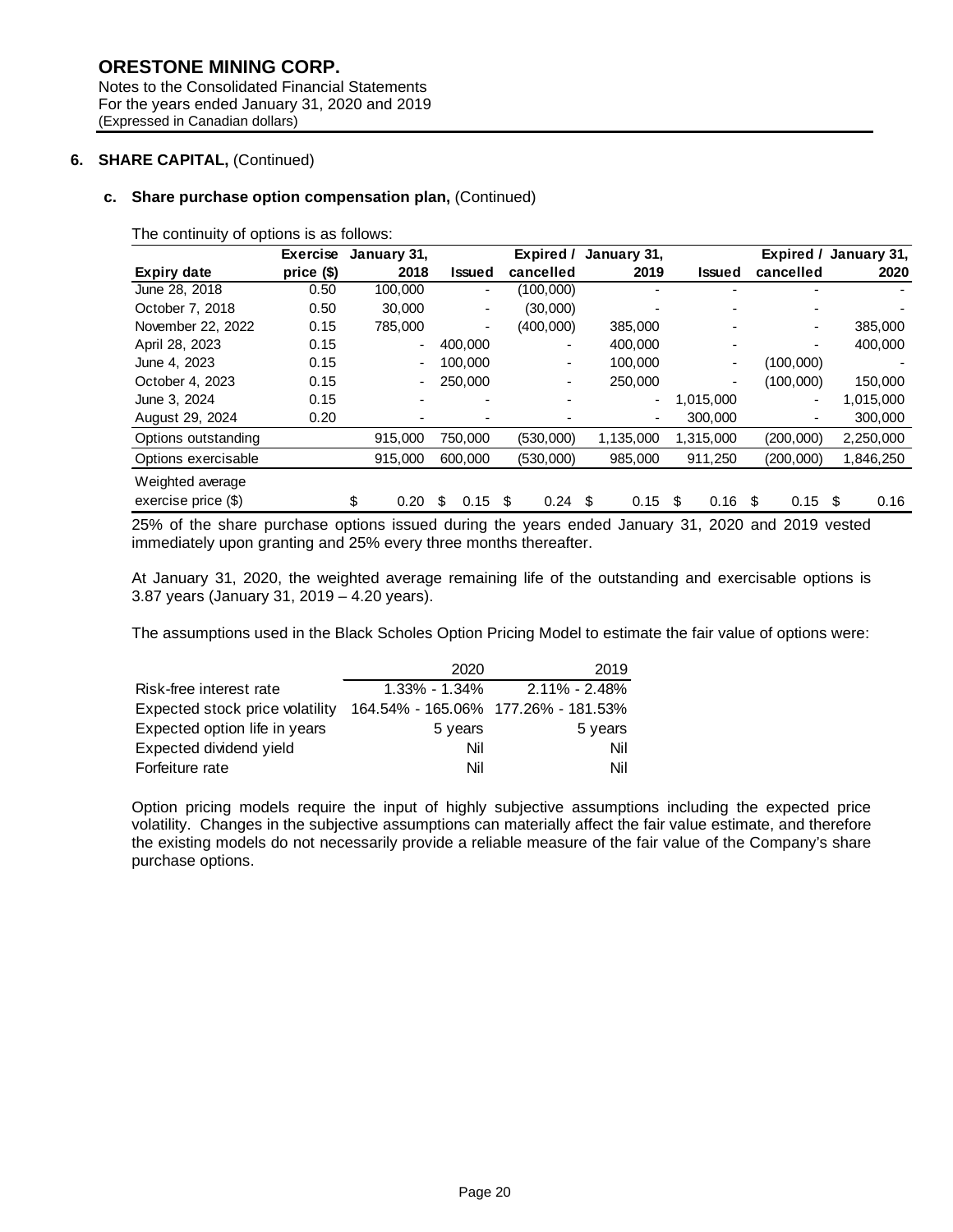# **6. SHARE CAPITAL,** (Continued)

# **d. Warrants**

|                                        | <b>Exercise</b> | January 31,              |                          |                | January 31, |               |                          |                          | January 31, |
|----------------------------------------|-----------------|--------------------------|--------------------------|----------------|-------------|---------------|--------------------------|--------------------------|-------------|
| <b>Expiry date</b>                     | price(\$)       | 2018                     | <b>Issued</b>            | <b>Expired</b> | 2019        | <b>Issued</b> | <b>Exercised</b>         | <b>Expired</b>           | 2020        |
| June 14, 2019                          | 0.15            | $\blacksquare$           | 500,000                  |                | 500,000     | -             | -                        | (500,000)                |             |
| October 25, 2019                       | 0.10            | 3,991,667                | $\overline{\phantom{a}}$ |                | 3,991,667   | ۰.            | (1,008,334)              | (2,983,333)              |             |
| August 20, 2020                        | 0.22            | $\overline{\phantom{a}}$ | $\overline{\phantom{a}}$ |                | ۰           | 786,875       | $\overline{\phantom{0}}$ | $\overline{\phantom{a}}$ | 786,875     |
| August 23, 2020                        | 0.22            | $\blacksquare$           | $\overline{\phantom{a}}$ |                | ۰           | .300,000 ا    | $\blacksquare$           | $\overline{\phantom{a}}$ | 1,300,000   |
| April 28, 2021                         | 0.15            | $\overline{\phantom{0}}$ | $\overline{\phantom{a}}$ |                |             | 10,450,091    | $\overline{\phantom{0}}$ | $\overline{\phantom{a}}$ | 10,450,091  |
| Warrants outstanding                   |                 | 3.991.667                | 500,000                  | $\blacksquare$ | 4.491.667   | 12,536,966    | (1,008,334)              | (3,483,333)              | 12,536,966  |
| Weighted average exercise<br>price(\$) |                 | \$<br>0.10               | \$<br>0.15               | <b>SNil</b>    | \$<br>0.11  | \$<br>0.16    | \$<br>0.10               | \$<br>0.11               | \$<br>0.16  |

At January 31, 2020, the weighted average remaining life of the outstanding warrants is 1.13 years (January 31, 2019 – 0.69 year).

The assumptions used in the Black Scholes Option Pricing Model to estimate the fair value of warrants were:

|                                 | 2020              | 2019    |
|---------------------------------|-------------------|---------|
| Risk-free interest rate         | $1.68\% - 1.81\%$ | 1.57%   |
| Expected stock price volatility | 155.22% - 156.04% | 152.27% |
| Expected option life in years   | 1 $-2$ years      | 1 year  |
| Expected dividend yield         | Nil               | Nil     |
| Forfeiture rate                 | Nil               | Nil     |

#### **e. Reserves**

The reserves account records items recognized as share-based payments expense and other share-based payments. When stock options are exercised, the corresponding amount will be transferred to share capital. Amounts recorded for forfeited or expired unexercised options remain in the reserves account. Amounts recorded for exercised, cancelled or expired warrants remain in the reserves account

# **7. LOSS PER SHARE**

# **Basic and diluted loss per share**

The calculation of basic and diluted loss per share for the year ended January 31, 2020 was based on the loss attributable to common shareholders of \$643,397 (January 31, 2019 – \$387,498) and a weighted average number of common shares outstanding of 23,033,424 (January 31, 2019 – 12,176,245).

Diluted loss per share did not include the effect of 2,250,000 stock options (2019 – 1,135,000 stock options) and 12,536,966 warrants (2019 – 4,491,667) since they were anti-dilutive.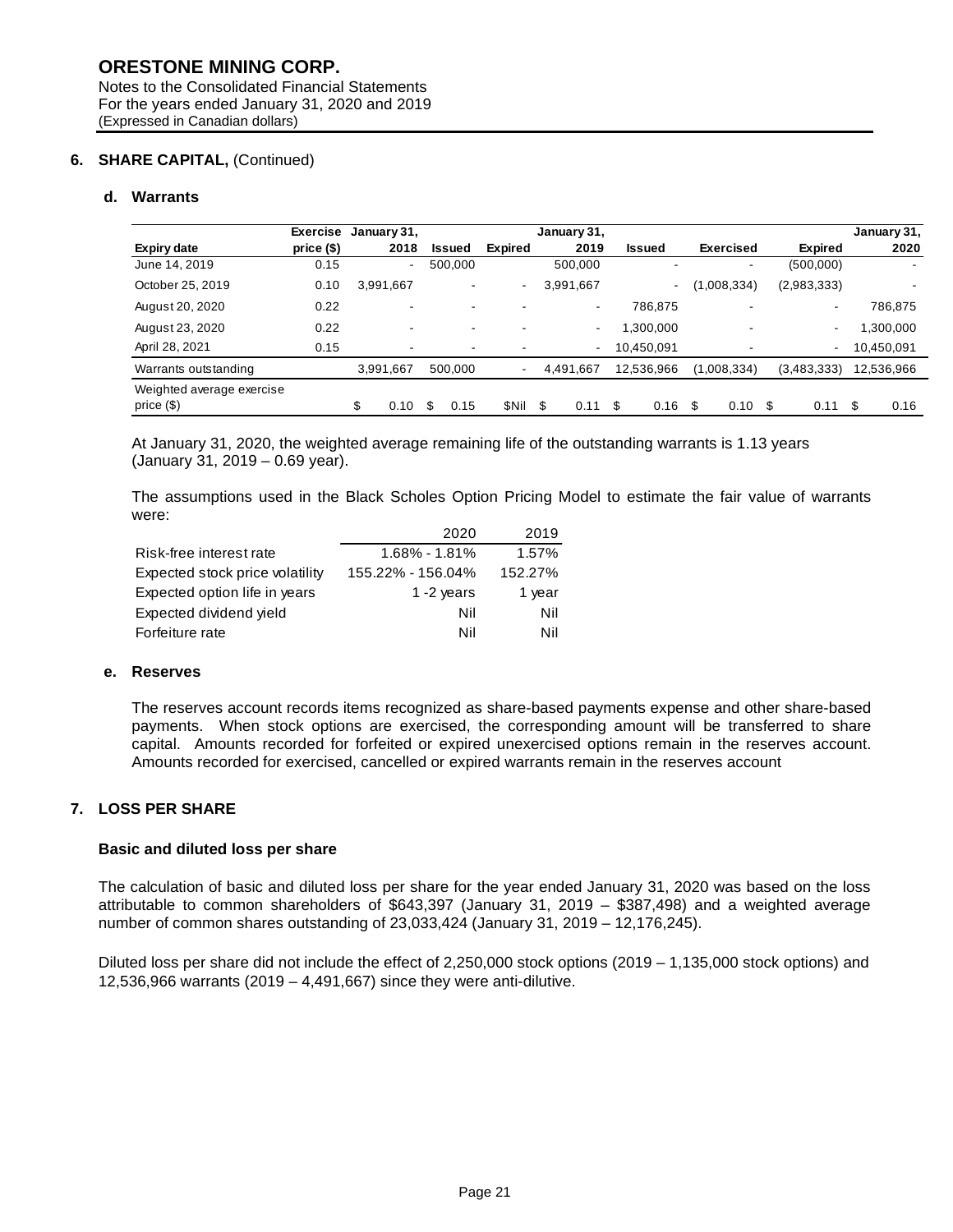Notes to the Consolidated Financial Statements For the years ended January 31, 2020 and 2019 (Expressed in Canadian dollars)

# **8. RELATED PARTY TRANSACTIONS**

The aggregate value of transactions and outstanding balances relating to key management personnel and entities over which they have control or significant influence were as follows:

For the year ended January 31, 2020:

|                                                             | Short-term<br>employee<br>benefits | Post-<br>employment<br>benefits | Other long-<br>term benefits | Termination<br>benefits | Share-<br>based<br>payments | Total       |
|-------------------------------------------------------------|------------------------------------|---------------------------------|------------------------------|-------------------------|-----------------------------|-------------|
| David Hottman<br>Chief Executive Officer,<br>Director       | \$<br>67,200                       | \$Nil                           | \$Nil                        | SNill <sub>S</sub>      | 7,794                       | \$74,994    |
| Mark T. Brown<br>Chief Financial Officer <sup>(a)</sup>     | \$Nil                              | \$Nil                           | \$Nil                        | SNIS                    | 13,513                      | \$13,513    |
| <b>Bruce Winfield</b><br>President, Director <sup>(a)</sup> | \$Nil                              | \$Nil                           | \$Nil                        | SNIS                    | 19,463                      | \$19,463    |
| Gary D. Nordin<br>Director                                  | \$Nil                              | \$Nil                           | \$Nil                        | \$Nil                   | \$<br>23,360                | \$23,360    |
| John Kanderka<br>Director                                   | \$Nil                              | \$Nil                           | \$Nil                        | SNIS                    | 9,731                       | 9,731<br>\$ |
| Julia Aspillaga*<br><b>Former Director</b>                  | \$Nil                              | \$Nil                           | \$Nil                        | SNIS                    | 5,687                       | \$<br>5,687 |
| James Anderson<br>Director                                  | \$Nil                              | \$Nil                           | \$Nil                        | SNil \$                 | 29,194                      | \$29,194    |
| <b>Patrick Daniels</b><br>Director                          | \$Nil                              | \$Nil                           | \$Nil                        | SNIS                    | 5,687                       | \$<br>5,687 |

(a) Mark T. Brown and Bruce Winfield receive payments for their services through private companies they control. Please refer to the table on the next page.

\* Julia Aspillaga resigned on October 29, 2019 (date of AGM where she did not stand for re-election)

# For the year ended January 31, 2019

|                                                       | Short-term<br>employee<br>benefits | Post-<br>employment<br>benefits | Other long-<br>term benefits | Termination<br>benefits | Share-<br>based<br>payments | Total       |
|-------------------------------------------------------|------------------------------------|---------------------------------|------------------------------|-------------------------|-----------------------------|-------------|
| David Hottman<br>Chief Executive Officer,<br>Director | \$71,106                           | \$Nil                           | \$Nil                        | \$Nil                   | \$<br>2,898                 | \$74,004    |
| Mark T. Brown<br><b>Chief Financial Officer</b>       | \$Nil                              | \$Nil                           | \$Nil                        | \$Nil                   | \$<br>2,557                 | \$<br>2,557 |
| Andrew Muir *<br>Former Director                      | \$Nil                              | \$Nil                           | \$Nil                        | \$Nil                   | \$<br>459                   | \$<br>459   |
| Douglas Willock *<br>Former Director                  | \$Nil                              | \$Nil                           | \$Nil                        | \$Nil                   | \$<br>513                   | \$<br>513   |
| Gary D. Nordin<br>Director                            | \$Nil                              | \$Nil                           | \$Nil                        | \$Nil                   | \$<br>3,478                 | 3,478<br>\$ |
| John Kanderka<br>Director                             | \$Nil                              | \$Nil                           | \$Nil                        | \$Nil                   | \$<br>2,898                 | 2,898<br>\$ |
| Julia Aspillaga<br>Director                           | \$Nil                              | \$Nil                           | \$Nil                        | <b>SNill</b>            | \$<br>27,341                | \$27,341    |
| <b>Patrick Daniels</b><br>Director                    | \$Nil                              | \$Nil                           | \$Nil                        | \$Nil                   | 27,341<br>\$                | \$27,341    |

\* The directors resigned from the Board of Directors on April 28, 2018.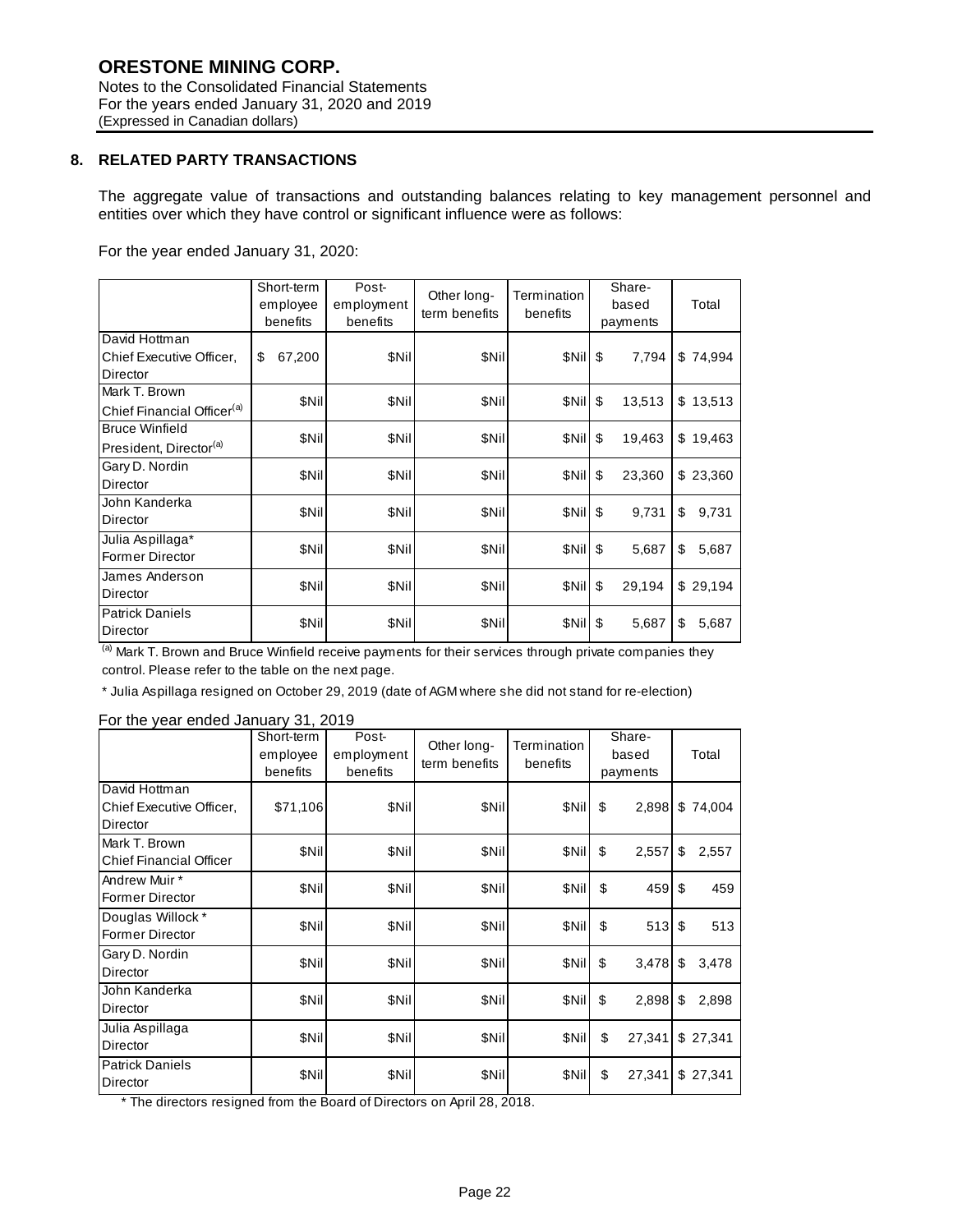For the years ended January 31, 2020 and 2019 (Expressed in Canadian dollars)

# **8. RELATED PARTY TRANSACTIONS,** (Continued)

Related party transactions and balances:

|                                                                 |                                                        | During the years ended |         |    |             |              | As at |             |
|-----------------------------------------------------------------|--------------------------------------------------------|------------------------|---------|----|-------------|--------------|-------|-------------|
|                                                                 |                                                        |                        |         |    | January 31, |              |       | January 31, |
| Amounts in accounts payable:                                    | Services for:                                          |                        | 2020    |    | 2019        | 2020         |       | 2019        |
| David Hottman                                                   | Salaries and benefits                                  | \$                     | 67,200  | \$ | 71,106      | \$<br>٠      | \$    | 117,600     |
| A private company controlled by a<br>director of the Company    | Rent                                                   |                        | 4,800   |    | 14,400      |              |       | 30,162      |
| A private company with an officer in<br>common with the Company | Accounting, management,<br>financing and rent services |                        | 61,950  |    | 32,200      | 5,145        |       | 26,818      |
| A private company controlled by a<br>director of the Company    | Funds advanced                                         |                        |         |    |             |              |       | 14,500      |
| A private company controlled by<br>President of the Company     | Management services                                    |                        | 60,000  |    |             | 7,875        |       |             |
| Total                                                           |                                                        | \$                     | 193,950 | \$ | 117,706     | \$<br>13,020 | \$    | 189,080     |
| Amounts in prepaid expenses:                                    | Services for:                                          |                        |         |    |             |              |       |             |
| David Hottman                                                   | Funds advanced                                         | \$                     | 16,381  | \$ |             | \$<br>8,619  | \$    |             |
| Total                                                           |                                                        | \$                     | 16,381  | \$ |             | \$<br>8,619  | \$    |             |
| Amounts in receivables:                                         | Services for:                                          |                        |         |    |             |              |       |             |
| A private company controlled by a<br>director of the Company    | Rent/Funds advanced                                    | \$                     | 1,200   | \$ |             | \$<br>34,720 | S     |             |
| Total                                                           |                                                        | \$                     | 1,200   | \$ |             | \$<br>34,720 | \$    |             |

Amounts owing to/from related parties are non-interest bearing, unsecured, and have no fixed terms of repayment. The changes during the period were measured by the exchange amount, which is the amount agreed upon by the transacting parties.

# **9. FINANCIAL INSTRUMENTS**

The fair value of the Company's cash, marketable securities, receivables and trade and other payables approximate their carrying values.

The Company's financial instruments recorded at fair value require disclosure about how the fair value was determined based on significant levels of inputs described in the following hierarchy:

Level 1 – Quoted prices are available in active markets for identical assets or liabilities as of the reporting date. Active markets are those in which transactions occur in sufficient frequency and value to provide pricing information on an ongoing basis.

Level 2 – Pricing inputs are other than quoted prices in active markets included in Level 1. Prices in Level 2 are either directly or indirectly observable as of the reporting date. Level 2 valuations are based on inputs including quoted forward prices for commodities, time value and volatility factors, which can be substantially observed or corroborated in the market place.

Level 3 – Valuations in this level are those with inputs for the asset or liability that are not based on observable market data.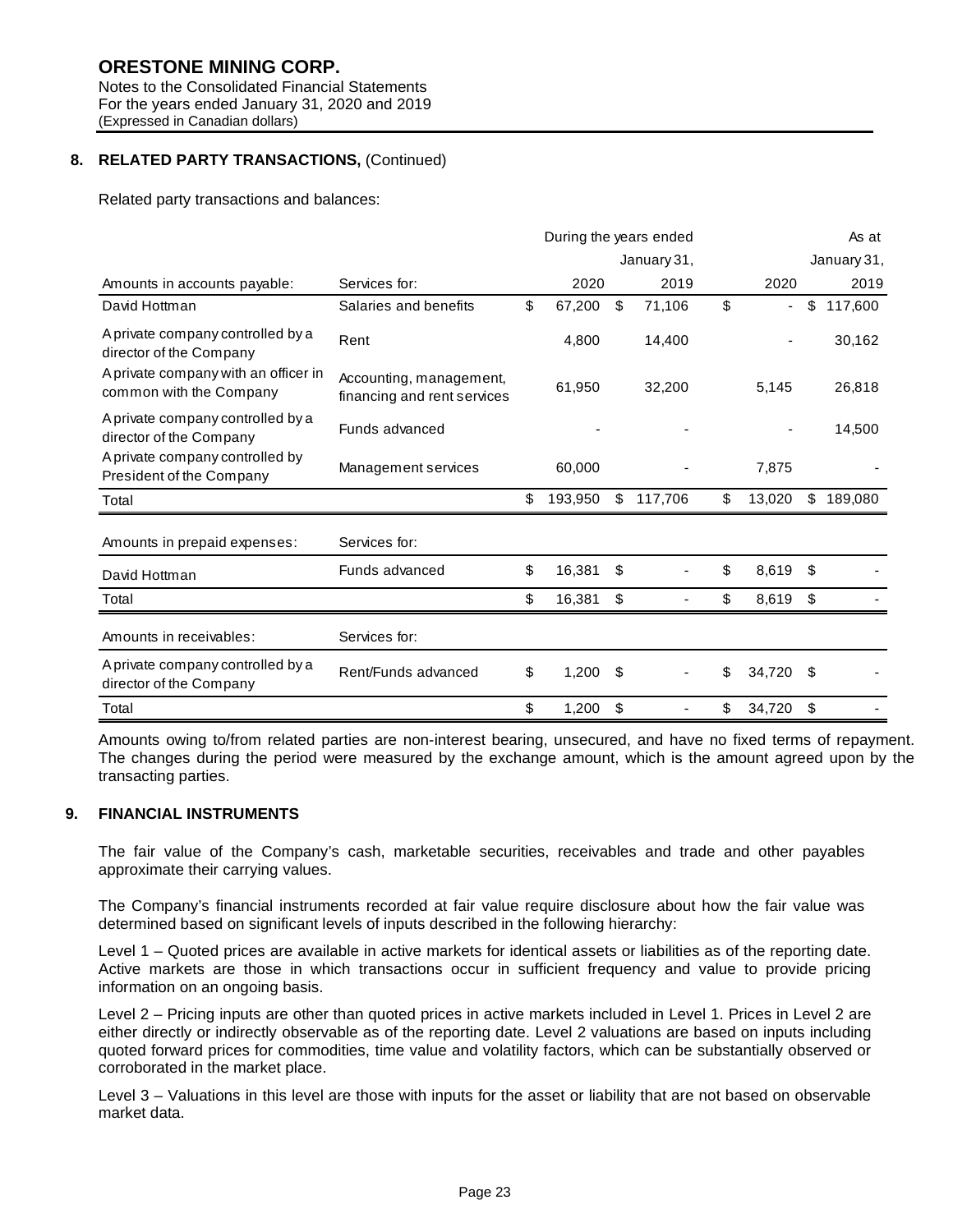# **ORESTONE MINING CORP.**

Notes to the Consolidated Financial Statements For the years ended January 31, 2020 and 2019 (Expressed in Canadian dollars)

# **9. FINANCIAL INSTRUMENTS,** (Continued)

Cash and marketable securities are measured using level 1 inputs. There were no transfers between levels 1, 2 and 3.

The Company's financial instruments are exposed to certain financial risks, including credit risk, liquidity risk, interest risk and market risk.

(a) Credit risk

Credit risk is the risk that one party to a financial instrument will fail to fulfil an obligation causing the other party to incur a financial loss. The Company is exposed to credit risks arising from its cash holdings, reclamation bonds and receivables (excluding GST). The Company manages credit risk by placing cash with major Canadian financial institutions. Management believes that credit risk related to these amounts is low.

(b) Liquidity risk

Liquidity risk is the risk that the Company will not have sufficient funds to meet its financial obligations when they are due. To manage liquidity risk, the Company reviews additional sources of capital to continue its operations and discharge its commitments as they become due.

Historically, the Company's sole source of funding has been the issuance of equity securities for cash and cash equivalents, primarily through private placements. The Company's access to financing is always uncertain. There can be no assurance of continued access to significant equity funding. Liquidity risk is assessed as high.

(c) Interest rate risk

Interest rate risk is the risk that an investment's value will change due to a change in the level of interest rates. The Company's exposure to interest rate risk is minimal.

(d) Market risk

Market risk is the risk that the fair value or future cash flows of a financial instrument will fluctuate because of changes in market prices. Market risk comprises two types of risk: currency risk and price risk. The Company is not subject to currency risk as the functional currency is the Canadian dollar. The Company does not use any form of derivative or hedging instruments to reduce its foreign currency risk. The Company is not affected by price risk.

(e) Management of industry risk

The Company is engaged primarily in the mineral exploration field and manages related industry risk issues directly. The Company is potentially at risk for environmental reclamation and fluctuations in commodity based market prices associated with resource property interests. Management is of the opinion that the Company addresses environmental risk and compliance in accordance with industry standards and specific project environmental requirements.

(f) Currency risk

The Company's property interest in Chile makes it subject to foreign currency fluctuations and inflationary pressures which may adversely affect the Company's financial position, results of operations and cash flows. The Company is affected by changes in exchange rates between the Canadian Dollar and foreign functional currency. The Company does not invest in foreign currency contracts to mitigate the risks. The Company has net monetary liabilities of \$4,760 dominated in US dollars.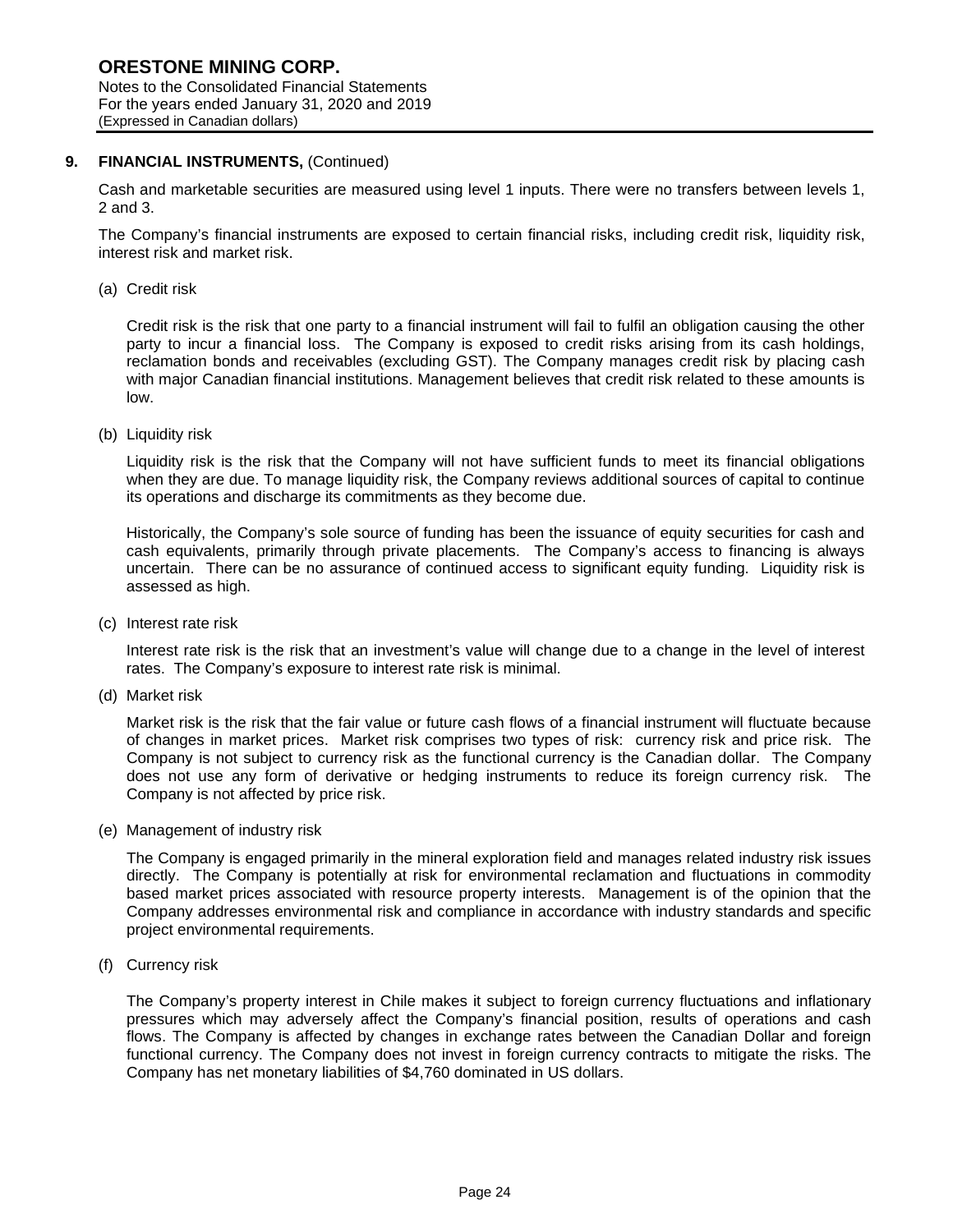# **10. CAPITAL MANAGEMENT**

The Company considers its capital structure to be shareholders' equity represented by assets over liabilities. The Company manages its capital structure based on the funds available to the Company, in order to support acquisition, maintenance, exploration, and development of exploration and evaluation assets.

The Board of Directors has not established any quantitative return on capital criteria for management, instead relying on the expertise of the Company's management to sustain future development of the business.

The properties in which the Company currently has interests are in the exploration stage so the Company is dependent on external financing to fund its activities. In order to carry out activities and administration, the Company will spend its existing working capital and raise additional amounts as needed.

The Company is not subject to externally imposed capital restrictions.

### **11. INCOME TAXES**

No provision has been made for current income taxes as the Company has no taxable income. A reconciliation of the expected income tax recovery to the actual income tax recovery is as follows:

|                                                                           | January 31,<br>January 31, |            |  |
|---------------------------------------------------------------------------|----------------------------|------------|--|
|                                                                           | 2020                       | 2019       |  |
| Net loss for the year                                                     | \$<br>(643, 397)<br>\$     | (387, 498) |  |
| Statutory tax rate                                                        | 27.00%                     | 27.00%     |  |
| Expected income tax recovery<br>Permanent differences, deductibe and non- | (173, 717)                 | (104,624)  |  |
| deductible amounts                                                        | 25,694                     | 29,603     |  |
| Change in valuation allowance                                             | 148,023                    | 75,021     |  |
| Income tax recovery                                                       | \$<br>S                    |            |  |

The components of the Company's deferred income tax assets and liabilities are estimated as follows:

|                                   | January 31,     |    | January 31,   |
|-----------------------------------|-----------------|----|---------------|
|                                   | 2020            |    | 2019          |
| Exploration and evaluation assets | \$<br>2,307,000 | £. | 2,316,000     |
| Loss carry-forwards               | 5,291,000       |    | 4,728,000     |
| Equipment and other               | 48,000          |    | 51,000        |
| Share issuance costs              | 86,000          |    | 18,000        |
| Valuation allowance               | (7,732,000)     |    | (7, 113, 000) |
| Net deferred income tax assets    | \$              | S  |               |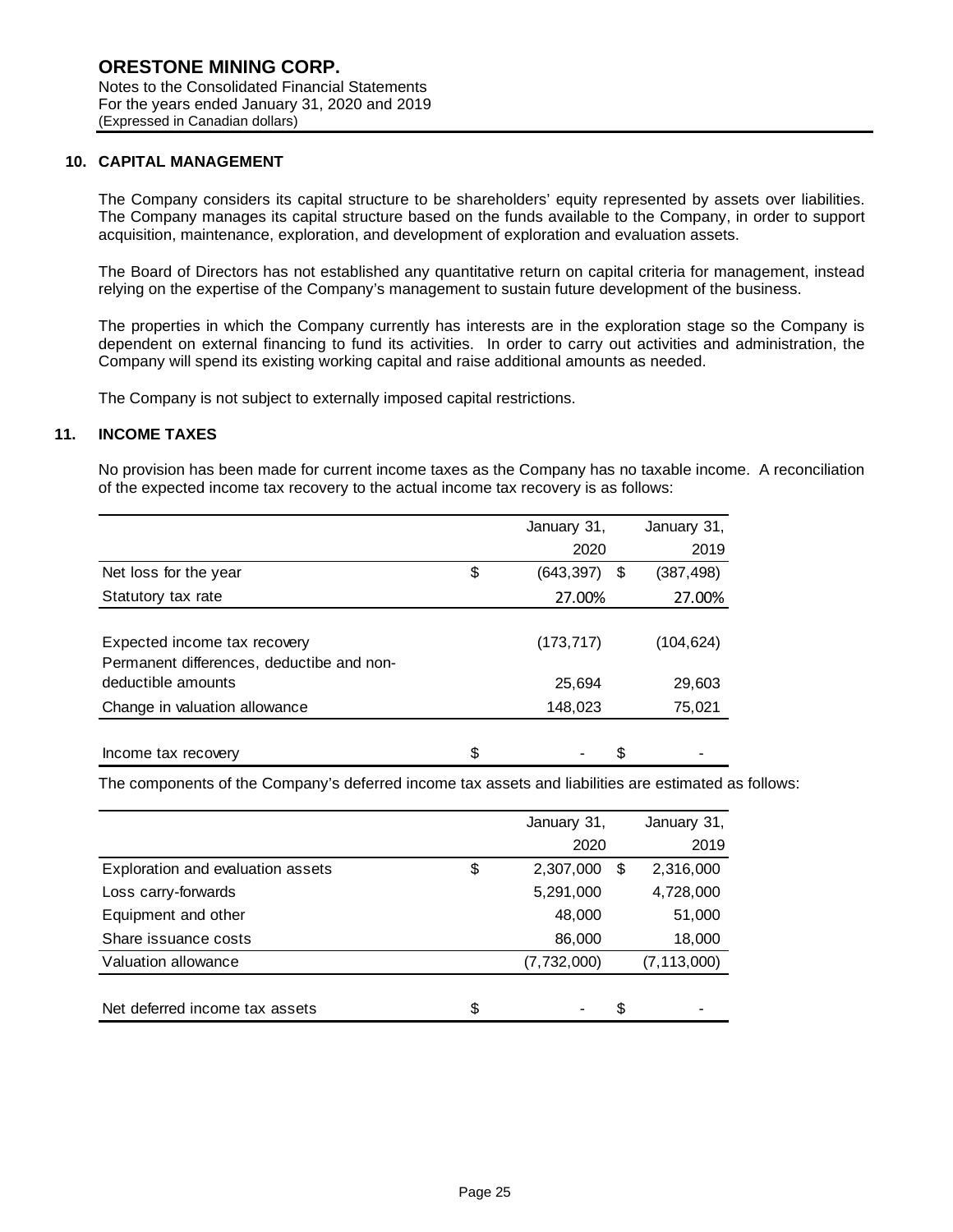# **ORESTONE MINING CORP.**

Notes to the Consolidated Financial Statements For the years ended January 31, 2020 and 2019 (Expressed in Canadian dollars)

# **11. INCOME TAXES**

The tax pools relating to these deductible temporary differences expire as follows:

|      | Loss carry-forwards |  |
|------|---------------------|--|
| 2028 | \$<br>82,258        |  |
| 2029 | 588,082             |  |
| 2030 | 565,162             |  |
| 2031 | 458,077             |  |
| 2032 | 550,304             |  |
| 2033 | 649,026             |  |
| 2034 | 547,818             |  |
| 2035 | 350,349             |  |
| 2036 | 304,988             |  |
| 2037 | 176,378             |  |
| 2038 | 178,595             |  |
| 2039 | 294,586             |  |
| 2040 | 548,233             |  |
|      | \$<br>5,293,856     |  |

As future taxable profits of the Company are uncertain, no deferred tax asset has been recognized. As at January 31, 2020, the Company has approximately \$5.29 million in non-capital losses that can be offset against the taxable income of future years, and which begin expiring at various dates commencing in 2028. The potential future tax benefit of these losses has not been recorded as a future tax asset due to the uncertainty regarding the utilization of these losses.

# **12. SEGMENTED FINANCIAL INFORMATION**

The Company operates in one industry segment, being the acquisition, exploration and development of mineral property interests. Geographic information is as follows:

|                    |     | January 31, 2020 | January 31, 2019 |
|--------------------|-----|------------------|------------------|
| Non-current assets |     |                  |                  |
| Canada             | S   | 1,983,901 \$     | 1.422.946        |
| Chile              |     | 415.335          | 99.430           |
|                    | \$. | 2,399,236 \$     | 1,522,376        |